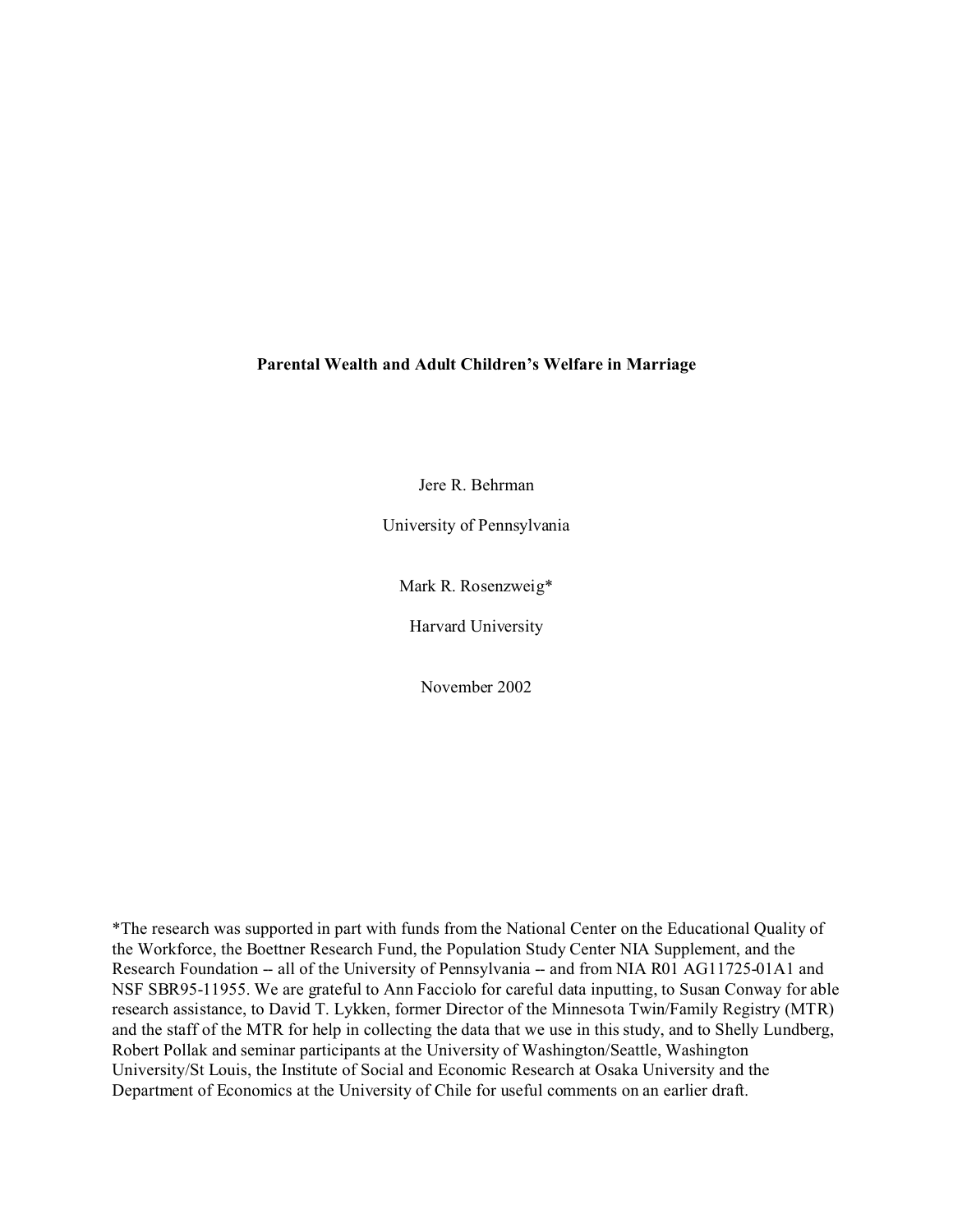## **Introduction**

There have been many studies that have established that parental resources play an important role in determining the level of human capital of children (Haveman and Wolfe, 1995; Acemoglu and Pischke, 2001; Cameron and Heckman, 2001), the returns to children's schooling (Altonji and Dunn, 1996) and children's adult earnings (Behrman and Taubman, 1990; Peters, 1992; Solon, 1992; Zimmerman, 1992). Considerably less attention has been paid, however, to the role of parental wealth in affecting the welfare of their children as adults conditional on their human capital. Cox and Rank (1992), Rosenzweig and Wolpin (1994) and Altonji et al. (1996) have shown that wealthier parents in the United States are more likely to provide financial transfers to their adult children for given child resources, but the amount of *inter vivos* transfers flowing from parents and in-laws to adult children is relatively small.<sup>1</sup>

The recent literature highlighting decision-making within the context of multi-member households (Manser and Brown, 1980; McElroy and Horney, 1981; Chiappori; 1988, 1992) in which individual members differ in their preferences suggests, however, that the actual amount of transfers flowing from parents to their adult children does not fully or appropriately measure the influence of parental wealth on the contemporaneous welfare of adult children. One strand of this literature suggests that differences in partner-specific opportunities outside of the marriage, which do not otherwise affect household resources, have direct effects on resource allocations within marriage. Rubalcava and Thomas (2000) have shown, for example, that cross-state and intertemporal variation in one "extra environmental parameter" (McElroy (1990)), potential AFDC payments, influences the composition of expenditures within (poor) married households, even though AFDC payments only go to poor unmarried women. Within the collective household framework, potential AFDC payments provide income support in the event of a marriage break-up exclusively for women and thus augment women's bargaining power

<sup>&</sup>lt;sup>1</sup>There are fewer studies of bequests (Menchik, 1980; Wilhelm, 1996). These have been based on data describing the upper tail of the income distribution.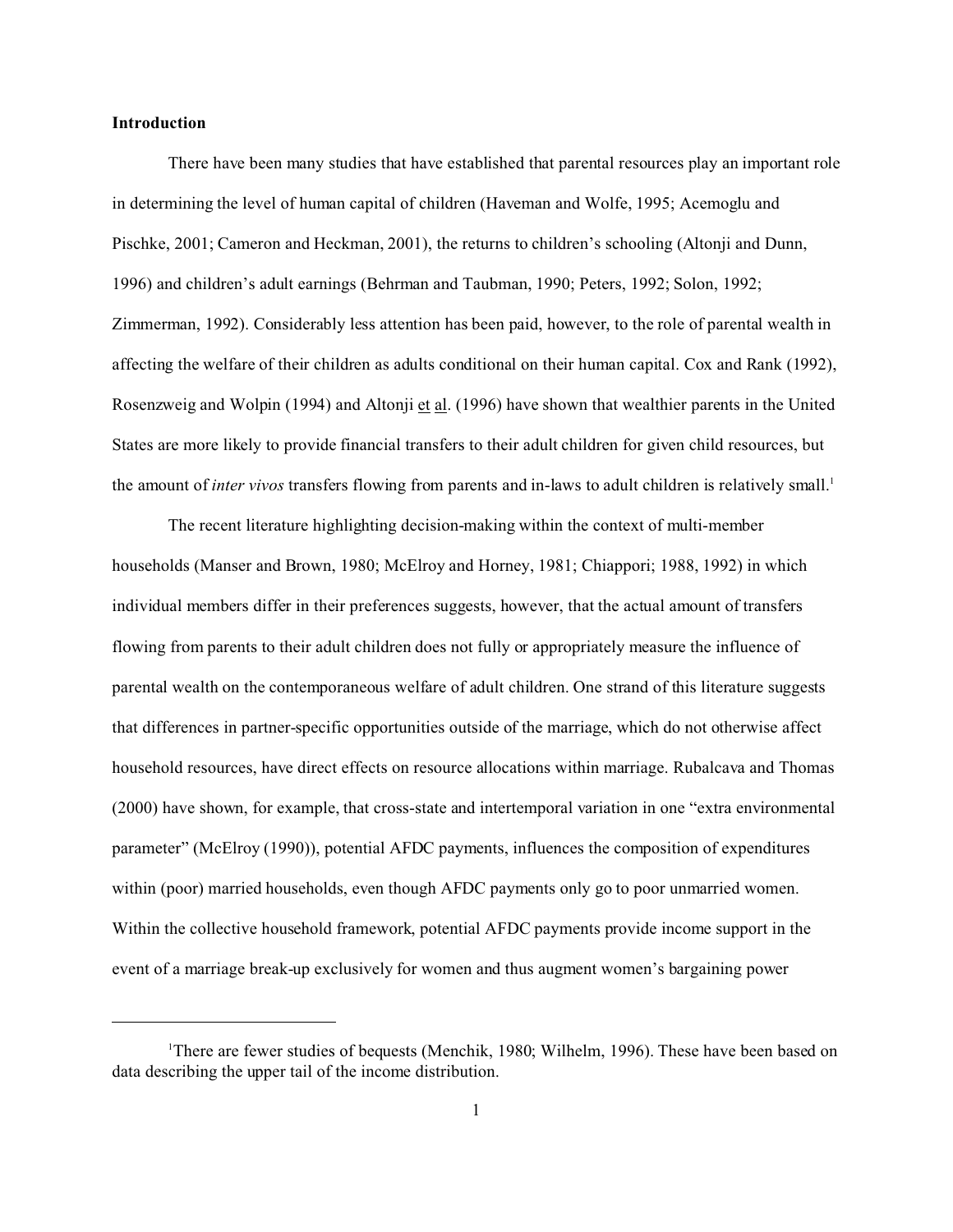within marriage. Prior assessments of the AFDC program had focused only on its effects on unmarried women (Currie and Cole, 1992).

Rosenzweig and Wolpin (1994) have shown that the marital status of adult children also affects the likelihood of parental transfers in ways similar to AFDC payments for all levels of children's resources. The collective household approach thus suggests that the resources of the parents of marital partners may have important effects on the distribution of resources within marriage. If so, then studies of the effects of parental wealth that focus exclusively on human capital development and financial transfers may understate the lifetime advantages for persons born into wealthy households. The resources of parents vary substantially. Given imperfect assortative mating, there is thus variation in the extent to which each partner in a marriage can rely on parental support outside of marriage so that it may be possible to identify parental wealth effects on partner welfare within a joint household.

In this paper, we use newly-available data on parent and parent-in-law characteristics,<sup>2</sup> transfers and bequests and visits by couples with parents and in-laws to assess within the context of a collective household framework whether and how variations in resources across parents and in-laws affect an individual's welfare within marriage. We use information on the bequests made by deceased parents to their adult children to measure the potential for surviving parents and in-laws to provide support to their adult children. We focus on the allocation of time to visiting in-laws and parents for two reasons. First, such visits are an important component of time for most households, with almost no households in which at least one partner has a surviving parent in a "corner solution" in our sample, described below. Indeed, the median number of visits with parents and in-laws per household in the year prior to the survey is 37, with less than 2% of "eligible" households reporting no visits.

The second reason for focusing on parent-child visits is that we believe these goods permit a more credible application of the collective household framework than in previous studies. An important

<sup>&</sup>lt;sup>2</sup>Hereafter we use "in-law" as shorthand for "parents-in-law."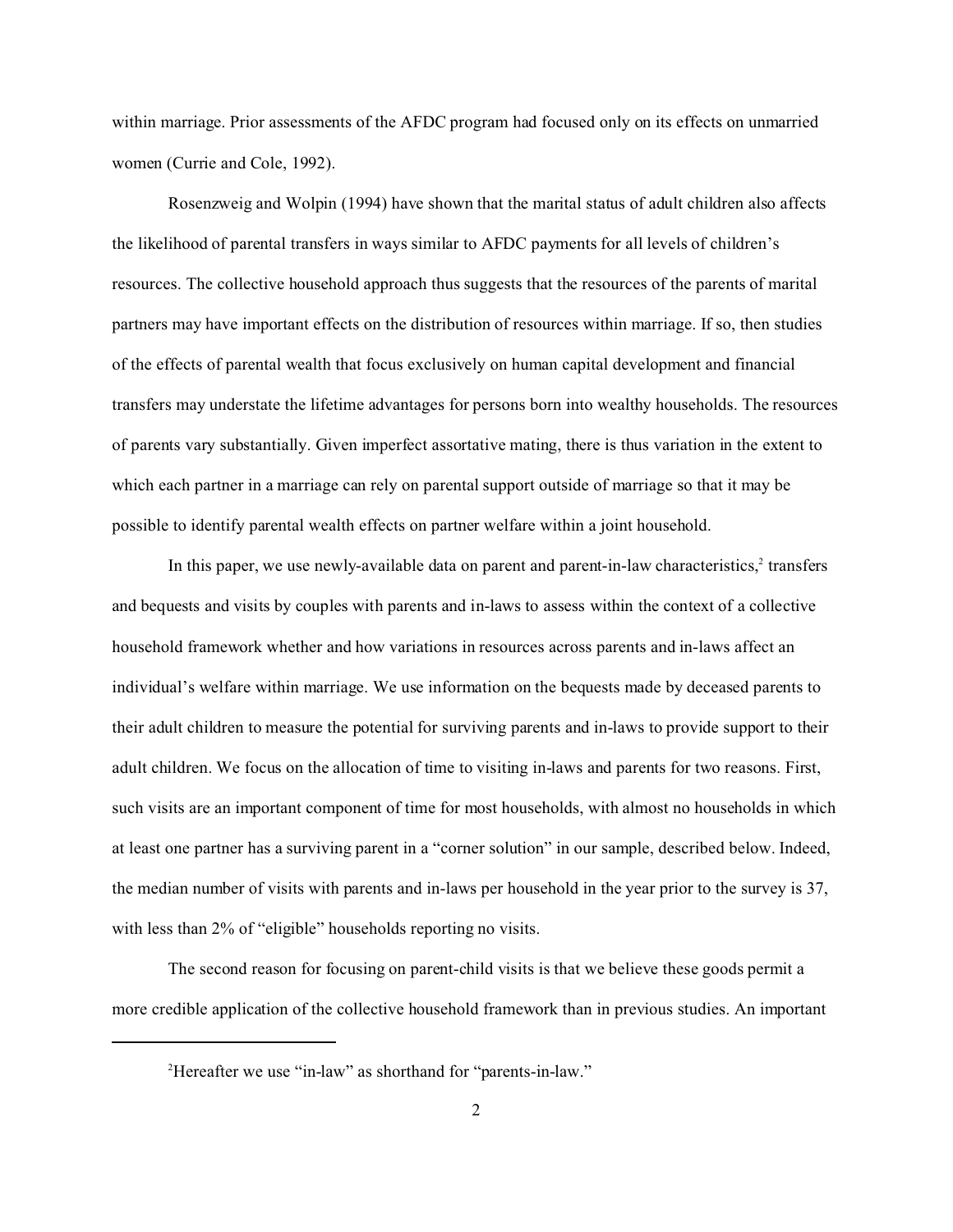empirical challenge for identifying the bargaining advantages for partners in marriage is the identification of goods that unambiguously reflect the preferences of one partner relative to another. For example, it is often assumed that women prefer more resource allocations for children than do men (e.g., Thomas, 1990) or that food expenditures are preferred by women (Rubalcava and Thomas, 2000). In these studies increases in the budget share of child expenditures or food are interpreted as signaling the greater power of women within the joint household, but there is no way to independently verify these assumptions about sex differences in preferences in these studies. We assume only that on average individuals prefer to visit with their parents compared with their in-laws, which we believe to be a less controversial assumption. Applications of the collective framework have also examined the individual labor supply choices of marital partners. Chiappori  $et al.$  (2001) estimate a structural model in which, however,</u> identification depends on the assumption that the leisure of the marital partners are separable. We provide evidence that parent and in-law visits are for the most part joint goods so that we do not have to impose structure on the interaction between individual-specific goods in the welfare functions.

Our empirical results are consistent with the collective household framework and suggest that parental wealth continues to play a role in augmenting the welfare of children into adulthood beyond the provision of human capital in the early stages of the life-cycle or of direct financial aid during adulthood. In particular, we find that partners within a marriage spend more time with those sets of parents or inlaws who have the greater capacity to provide support and less time with those with less resources and thus less potential for support outside of marriage. Thus, resource allocations within marriage appear to favor the partner with the wealthier parents. We also find that, among these same couples, who receives a bequest or transfer does not affect the division of the couple's time between visits with parents and inlaws. We also show that parental transfers are significantly greater for unmarried adult children and are both more frequent and of greater magnitude if parents have more bequeathable wealth. Among nonmarried adult children, however, parent visits are no more frequent when parents have more wealth.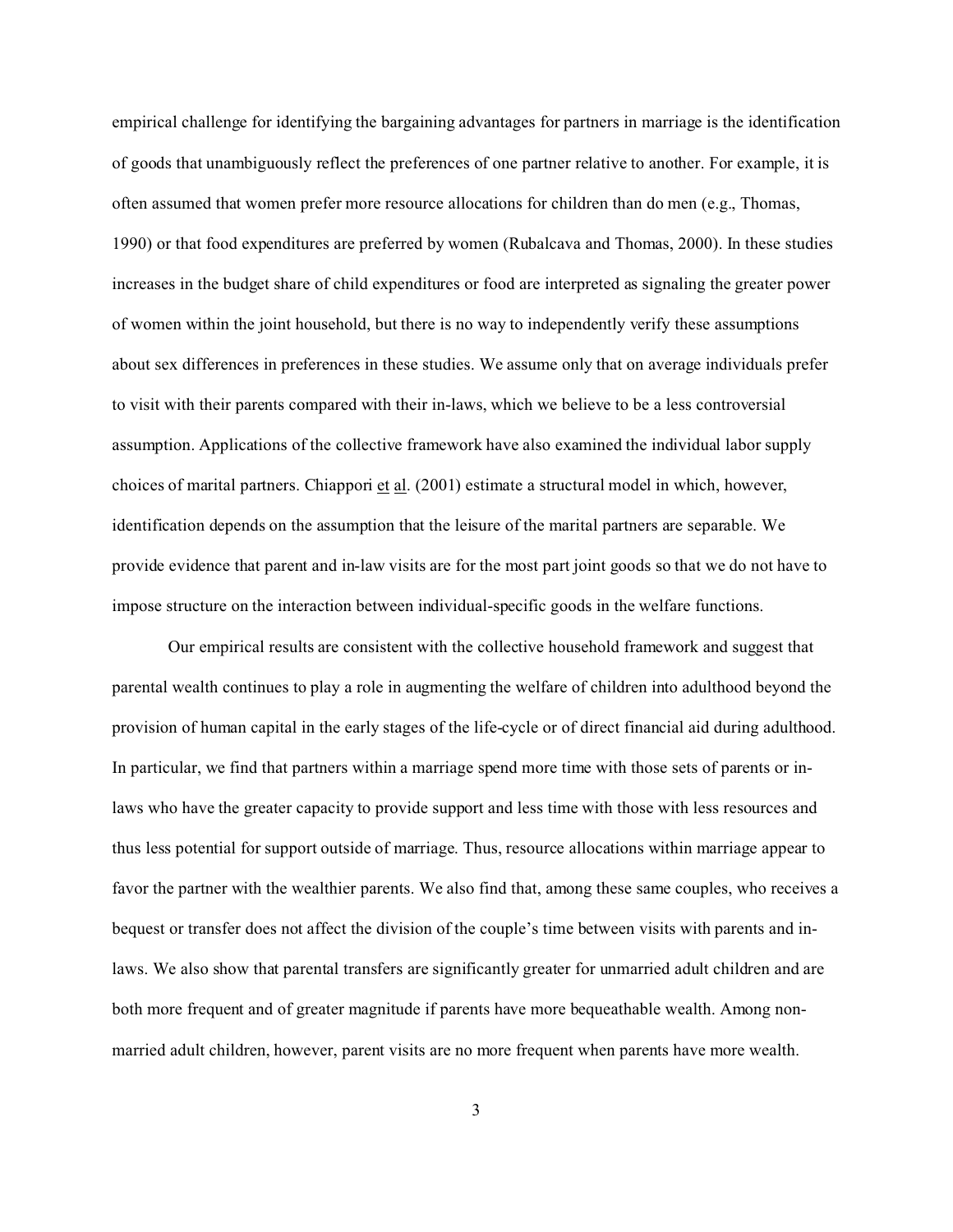We consider alternative explanations for our results, including parents using potential bequests to induce more attention from their adult children or that adult children prefer to visit more wealthy parents (or in-laws) because of amenities associated with wealth (e.g., nice vacation homes). Our investigations indicate behaviors that are consistent with the model that we propose, but not with these alternatives. Parental wealth thus confers advantages, within marriage, that are not eliminated by the alleviation of borrowing constraints or by restrictions on bequests.

# **I. A Theoretical Framework**

The theoretical framework that we adopt assumes a two-person household in which each individual (partner) i, i=H,W, maximizes his/her own utility and in which resources are allocated efficiently.<sup>3</sup> Each partner in the marriage consumes a private good  $C_i$  and spends time visiting both own parents and his/her partner's parents and working in the labor market at wage rate  $w_i$ .<sup>4</sup> We adopt two key assumptions: (i) the couple jointly visits parents and in-laws at least some of the time<sup>5</sup> and (ii) each partner prefers visiting with his or her parents to visiting with in-laws. In particular, the utility functions for the two marital partners are:

(1) 
$$
U(C_H, Z_H, Z_W) = ln(C_H) + \eta_{HH} Z_H + \eta_{HW} Z_W
$$
 and  $U(C_W, Z_W, Z_H) = ln(C_W) + \eta_{WW} Z_W + \eta_{WH} Z_H$ 

4 Almost all respondents and their spouses participated in the labor force in the five years before our survey (most in the year before the survey), including over 90% of the women.

<sup>&</sup>lt;sup>3</sup> Our simple model is partial equilibrium in the style of studies such as Chiappori (1988, 1992), Chiappori et al. (2001), Lundberg et al. (1997), Rubalcava and Thomas (2002), Schultz (1990) and Thomas (1990) in that we focus on allocations within existing households in existing locations. For tractability and simplicity, we also assume that parents do not strategically alter their savings behaviors to strengthen the bargaining positions of their adult children in their marriages and do not alter their location to induce more visits from their adult children. We explore the possibility that distance between the adult children and their parents is endogenous in Table 6.

<sup>&</sup>lt;sup>5</sup> If we assume instead that each partner exclusively visits his/her own parents but there is a disutility cost born by both partners to the separation, the implications would be similar. Our data does not indicate to what extent visits are joint versus alone, although on average married respondents report visiting in-laws almost as much as their parents. We are able to test whether the wages of both partners affect visits equally as is implied if the visits at the margin are joint visits, and our estimates are consistent with this (Table 5).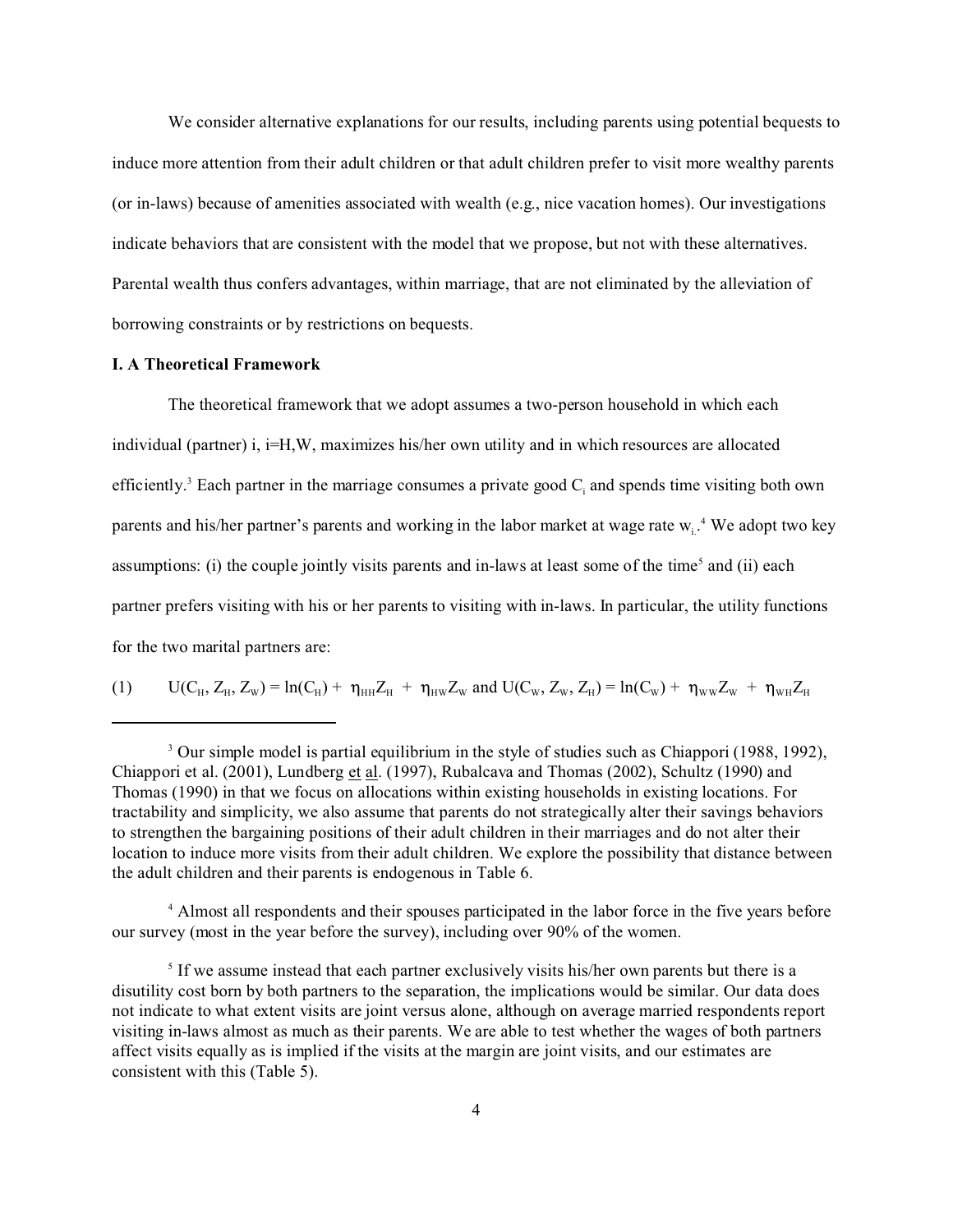where  $Z_i$  is the amount of time spent by both partners jointly visiting the parents of partner i and the  $\eta_{ik}$ , i,k=H,W are parameters characterizing the preferences for parent (i=k) and in-law (i $\neq$ k) visits. If t<sub>Hi</sub> and  $t_{wi}$  are the amounts of time spent (jointly with k) by partner i with parents and in-laws, respectively, then  $Z_i = t_{Hi} + t_{Wi}$  with  $t_{Hi} = t_{Wi}$  and the opportunity cost of a joint visit per unit of time is  $\omega = w_H + w_W$ .

We can define the allocation of resources at any given point on the household efficiency frontier by the programming problem: partner i, say H, maximizes his utility subject to constraints on the allocation of time of each partner and a money budget, and subject to the requirement that the other partner in the household receives some given "reservation" utility  $V^*$ , where  $V^*$  is the outcome of a bargaining game that reflects both partners' opportunities outside of the marriage. With  $\Omega$  the total amount of time available to the couple and  $C^*$ <sub>W</sub> the amount of consumption that must be provided to partner W for any given allocation of the  $Z_i$  in order to meet the reservation utility requirement, the fullincome budget constraint is

$$
(2) \qquad C^{*}{}_{w}(V^{*}{}_{w},Z_{H},Z_{w})+C_{H}+\omega(Z_{H}+Z_{w})+p_{zw}Z_{w}+p_{zH}Z_{H}=R+\omega(\Omega),
$$

where R=non-earnings income and the  $p_{Zi}$  are parent- and in-law-specific visit costs (e.g., travel costs). Partner H then maximizes (1) subject to (2) and the reservation utility requirement.

To further simplify, we assume that preferences are identical and symmetric across partners, so that  $\eta_{ww}=\eta_{HH}=\eta_P$ ,  $\eta_{WH}=\eta_{HW}=\eta_I$ , but  $\eta_P>\eta_I$ . That is, each partner has the same preferences for visiting his\her parents or in-laws as his\her partner, but both prefer visits with own parents over visits with inlaws. There is thus differential valuation across the partners of the two household "public goods." Assuming an interior solution for visits,<sup>6</sup> the necessary first-order conditions for the amount of joint time spent with in-laws and parents are

$$
(3) \qquad \eta_{P} = \lambda [\omega + p_{ZH} - C^*_{w} \eta_{I}]
$$

 $60$ nly 1.3% of the couples with at least one surviving parent and at least one surviving in-law have had no visits with their parents and their in-laws in the year previous to our survey.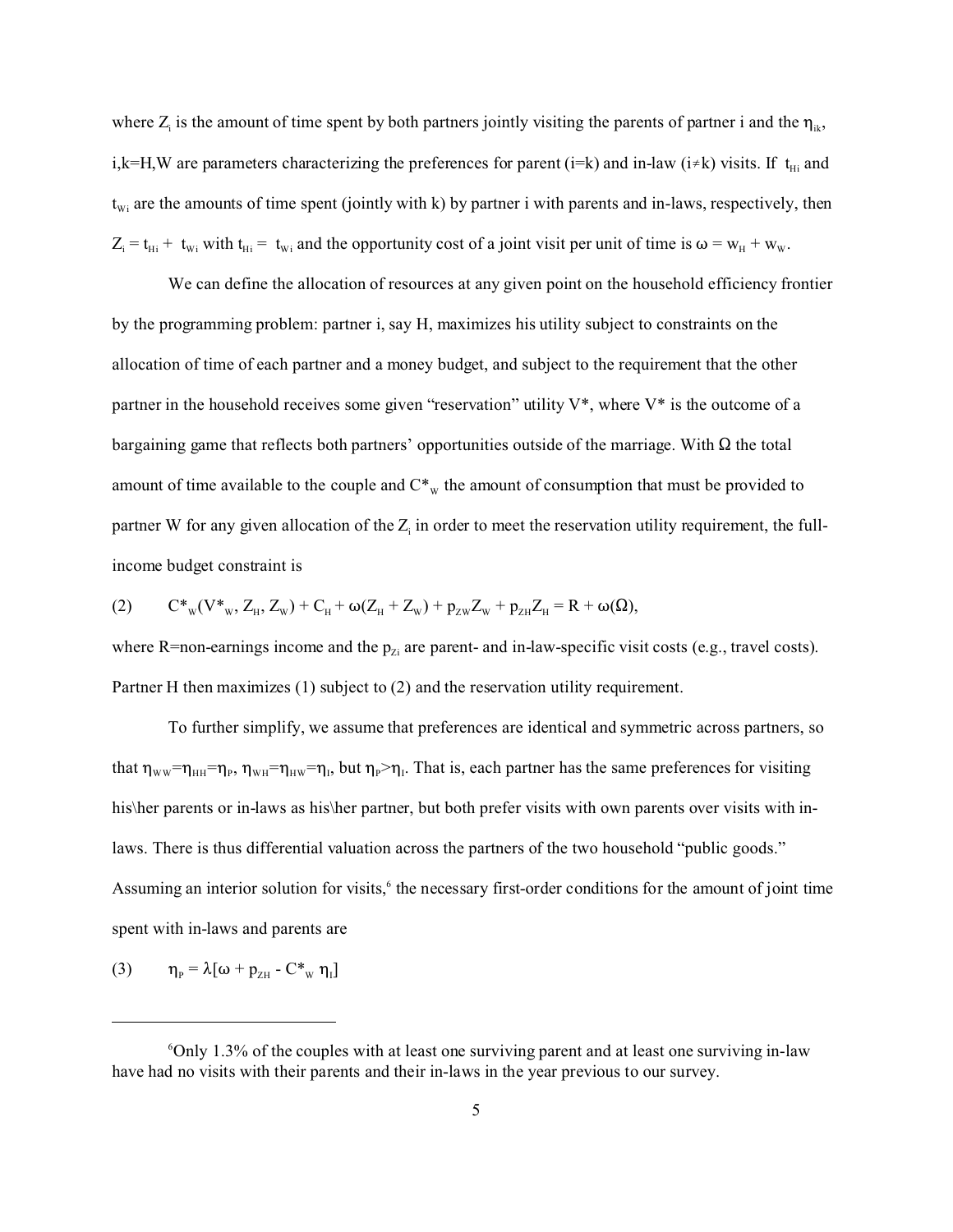(4) 
$$
\eta_{I} = \lambda [\omega + p_{zw} - C^*_{w} \eta_{P}]
$$

where  $\lambda$ =marginal utility of income. Expressions (3) and (4) indicate that the shadow price of a joint visit by H to parents or in-laws is not just the opportunity cost of the joint time allocated to the visit and travel costs. There is also an offset term that arises from the fact that the partner values the visit as well, albeit differentially, and as a consequence less resources need be allocated to that partner's consumption in order to meet the reservation utility requirement. Given that the partner prefers visiting her parents more than H's parents, this offset or subsidy is greater for visits with H's in-laws than it is for visits with H's parents. Visits by H with in-laws and own parents thus tend to be equalized due to bargaining despite H's preference for visits with his own parents.

The model indicates how visits with in-laws and parents change, at any given point on the household resource frontier, if there is a change in  $V^*$ . Let  $B_i$  be resources, in money units, provided to partner i from outside of the marriage if the marriage is dissolved but that are not available to either partner while married or to i's partner after the dissolution of the marriage. Changes in such resources thus do not shift the Pareto frontier but influence the allocation of resources by changing the bargaining outcome V<sup>\*</sup>. Thus,  $\frac{\partial V^*}{\partial B_w} > 0$  and  $\frac{\partial V^*}{\partial B_w} < 0$ . Important examples of partner-specific support are governmental assistance plans that provide financial assistance only to non-married mothers (AFDC) and own-parental transfers provided to a divorced child in her/his post-marriage state. An increase in potential post-marriage transfers B<sub>i</sub> then increases the post-marriage utility for i, increases i's utility within the marriage, and thus necessarily lowers it for i's mate. This will affect the allocation of resources in the marriage given differential preferences for the joint visit activities. In particular, the effect of an increase in extra-marital resources for W -  $B<sub>w</sub>$  - leads to more (joint) visits with W's parents, as:

(5) 
$$
\frac{\partial Z_W}{\partial B_W} = \left(\frac{\partial Z_W}{\partial V^*}\right)\left(\frac{\partial V^*}{\partial B_W}\right) = \frac{C_W(\eta_P - \eta_I)}{\eta_P[C_W(\eta_P - \eta_I) + \omega + p_{ZW}]}
$$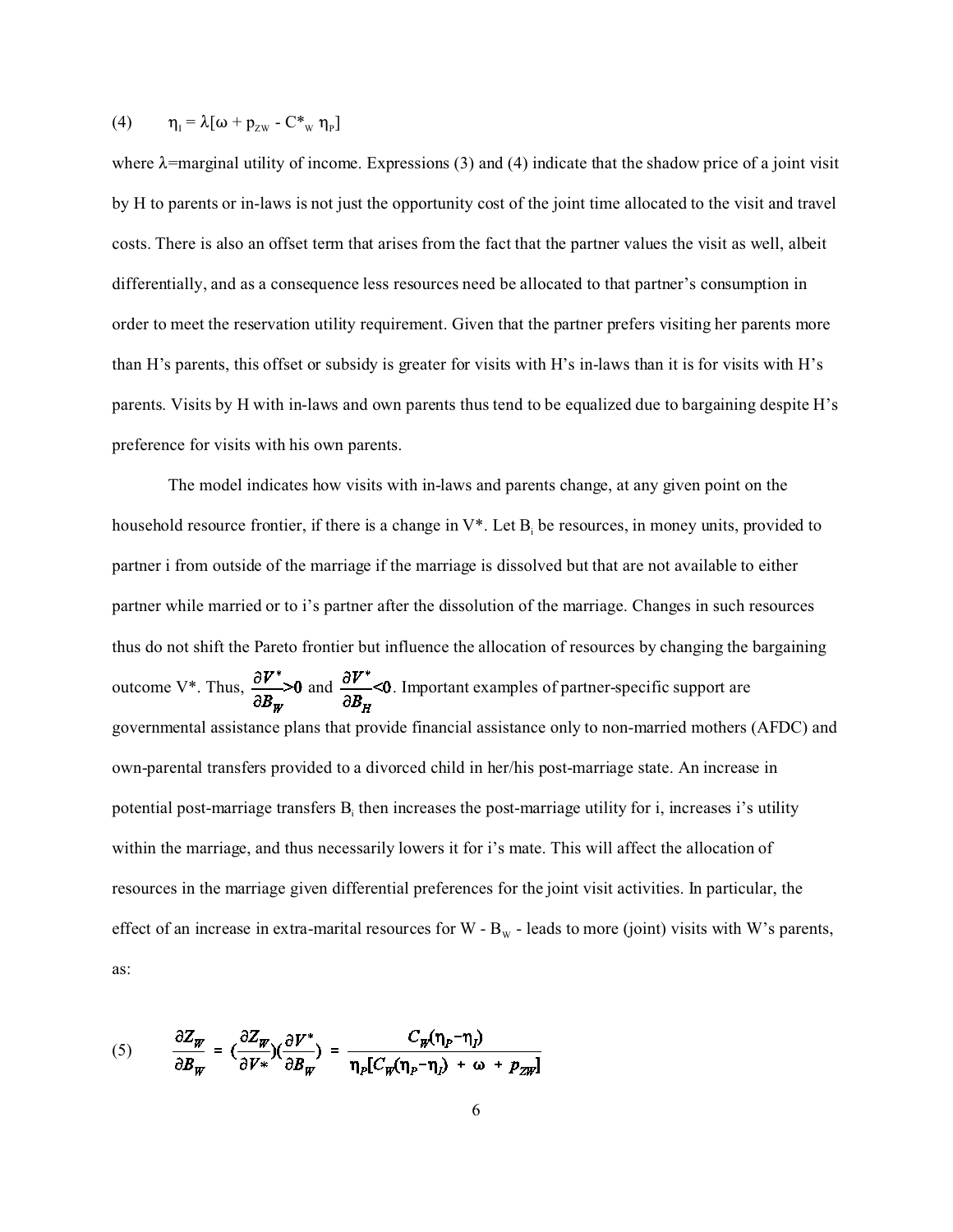As long as all individuals prefer visiting their parents to visiting their in-laws ( $\eta_P$  -  $\eta_I$  >0) the model of within-marriage allocation yields the result that visits with parents and parental resources potentially expendable on offspring are positively correlated.<sup>7</sup> Moreover, the collective model also indicates that an adult child's visits with his/her parents also depends (negatively) on his/her in-law's current resources an increase in  $B_w$  results in less visits with H's parents<sup>8</sup>:

(6) 
$$
\frac{\partial Z_H}{\partial B_W} = \left(\frac{\partial Z_H}{\partial V^*}\right)\left(\frac{\partial V^*}{\partial B_W}\right) = -\frac{C_W(\eta_P - \eta_I)}{\eta_P[C_W(\eta_P - \eta_I) + \omega + p_{ZH}]}
$$

The allocation of the couple's time to visiting with in-laws and parents thus depends on the opportunity-time costs of the visits  $\omega$ , visit-specific costs (e.g., distance), marital resources R, and parental resources for each partner:

(7) 
$$
Z_i = Z(\omega, p_{zw}, p_{ZH}, R, B_w, B_H).
$$

The key distinction is between  $B_i$  and R. The  $B_i$  represent post-marital income prospects that are not shared by the former spouse unless the parents (in-laws) die while the partners are still married, while R is income that accrues during the marriage that is likely to be shared post-marriage. Changes in  $B<sub>i</sub>$ affect the bargaining positions of the partners, but not overall resources. Changes in R affect the budget constraint, but not necessarily bargaining positions. For example, bequests made by i's deceased parents to i increase i's resources. If such bequests are not considered "common property," and are thus not shared with the spouse after divorce, such bequests also may affect i's bargaining position within marriage. In contrast, if income from the bequest received prior to divorce is common property it cannot

<sup>&</sup>lt;sup>7</sup> A necessary condition for C<sub>W</sub>>0 is that  $\eta_P p_{ZW} > \eta_I p_{ZH}$ .

<sup>8</sup>The first result concerning own parent visits and wealth is also implied by the Bernheim, *et al.* (1985) sibling competition model. However, that model is silent on the relationship between in-law wealth and own parent visits. We test some additional implications of that model in Behrman and Rosenzweig (2001) and below. These tests do not provide support for this alternative model.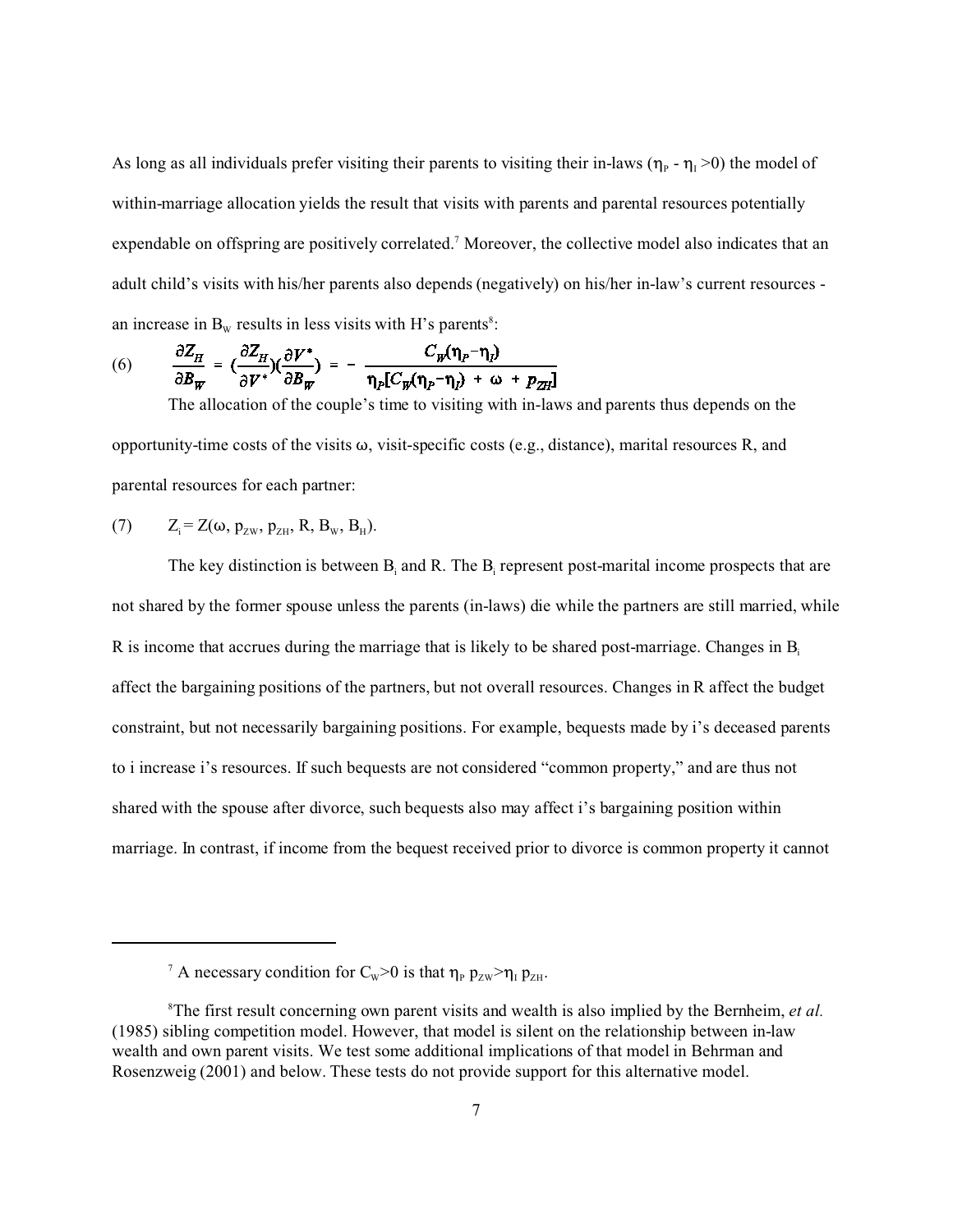affect the relative bargaining position of the marital partners.<sup>9</sup> Thus, the amount of resources transferred by parents to married offspring overstates the contribution of such transfers to their adult children's welfare in marriage. However, the magnitude of such *inter vivos* transfers understates the role of parental wealth in augmenting children's welfare within the joint household.

The model thus implies that how well an individual fares in a marriage depends at any moment in time on his or her parent's contemporaneous resources and inversely on those of his/her spouse's parents in addition to own and spouse's income. The model also implies that parents, while alive, transfer resources in support of non-married offspring - positive relationships between the likelihood (and amount) of *inter vivos* parental transfers to i, the wealth of i's parents and whether i is single.

#### **II. Data**

# a. The Minnesota Twins Survey

Section I suggests that as assessment of the effects of parental wealth on the welfare of adult children in a collective household can be usefully carried out by looking at the time allocated by couples to visits with parents and in-laws. Such tests, however, require information not only on intergenerational personal contacts but on intergenerational financial flows and on the characteristics and location of the parents of each marital partner. We use data from a new survey of a subset of twins from the Minnesota Twin Registry (MTR) based on a survey instrument designed by Paul Taubman and us in collaboration with the Temple University Institute of Survey Research. The MTR is the largest birth-record-based twins registry in the United States, assembled over the 1983-90 period starting with birth records on all twins (both monozygotic and dizygotic) born in Minnesota in 1936-55. Details of the MTR are in Lykken, *et al*. (1990).

<sup>&</sup>lt;sup>9</sup> Given that many U.S. states have laws that tend to equalize the post-marriage resources of marital partners (Grey, 1998), including the states in which most of the respondents that we use for our empirical tests reside, tests of income pooling will not be conclusive about the nature of household decision-making, and efforts to influence household resource allocations by altering the identity of the recipients of transfers will be ineffective, compared with changing relative post-marriage alternatives.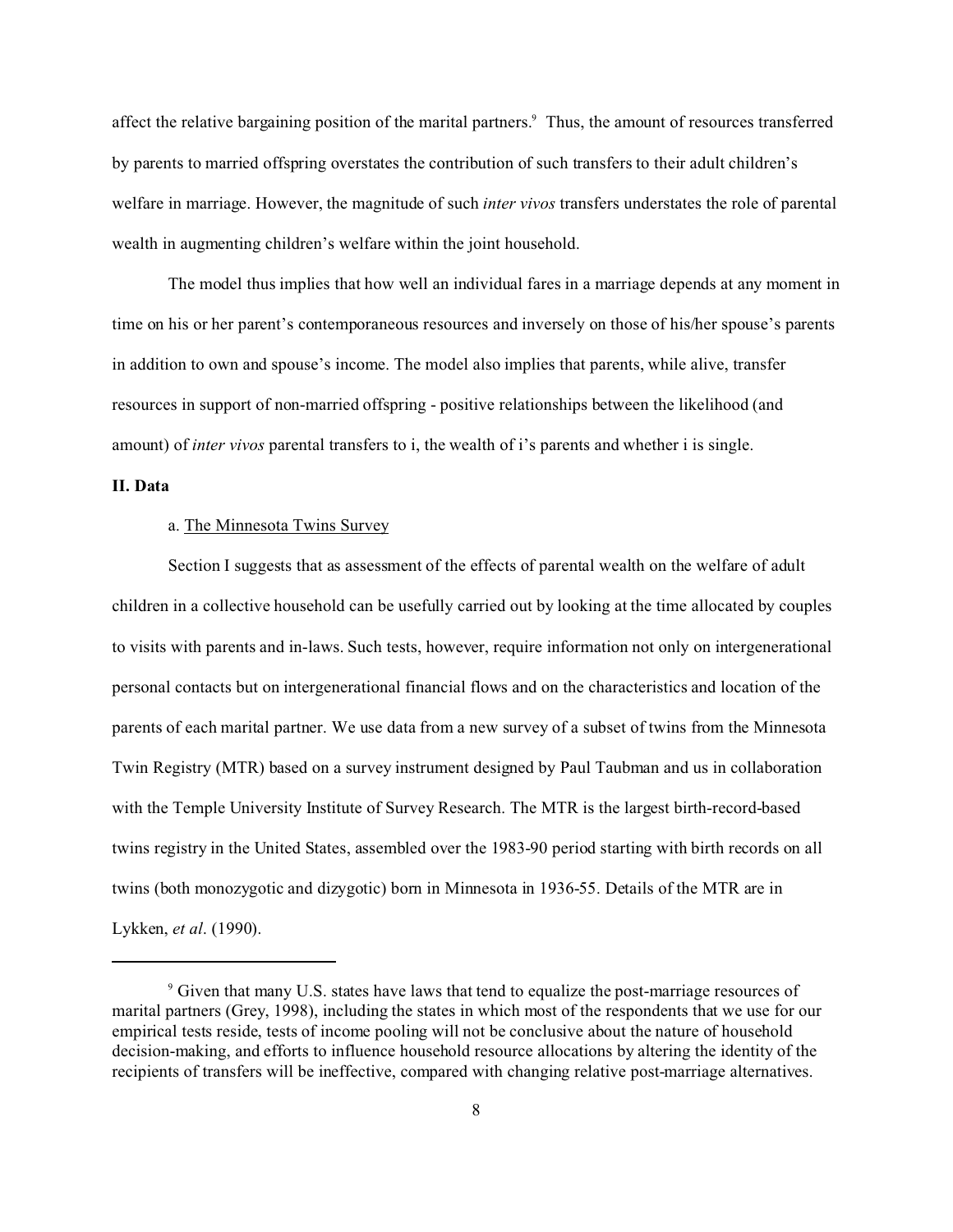The survey instrument was mailed out in May 1994 to the 5862 members of same-sex pairs for whom the MTR had current addresses. An additional 776 members of same-sex pairs for whom updated addresses had been located between May and September 1994 were sent questionnaires in November 1994. 3682 twins returned a completed questionnaire, for a response rate of surviving twins of over  $60\%$ <sup>10</sup>

# b. Couples with Surviving Parents and In-laws

 The estimates in this paper are based principally on a subset of the returned questionnaires describing 710 married couples for which each partner had at least at least one surviving parent at the time of the survey.<sup>11</sup> Key information provided in the data describing couples with surviving parents and in-laws for the purpose of examining couple interactions and visits with parents include (i) the numbers of days in the past year each respondent spent at least some time with parents and with in-laws, (ii) past bequests and contemporaneous financial transfers to individual respondents and spouses from both parents and in-laws, (iii) the earnings, schooling, and non-earnings income (by source) of individual respondents and spouses, and (iv) characteristics of respondents, their spouses, their parents and their inlaws, including their location (town and state). The location information reported for each parent and inlaw and for each couple were used to compute the time-minimizing driving distance between every couple and each of the sets of parents of the two partners using software that provides distances between any two locations in the continental United States based on geo-coded road maps.<sup>12</sup>

<sup>&</sup>lt;sup>10</sup> The item response on returned questionnaires is very high, exceeding that on recent Current Population Surveys and the 1990 Census. For example, only 9% of ever employed workers in our sample did not answer the questions on earnings or self employment income; on the CPS more than 20% do not.

 $1112$  couples were also excluded because either the in-laws or parents resided outside the United States.

<sup>&</sup>lt;sup>12</sup>Distances between parents and offspring in the data set used by Perozek (1998) to test the Bernheim, *et al.* (1985) model are based on estimates by respondents. It is not known how accurately individuals are able to gage distances or whether such accuracy depends on the number of visits. The software we used is Street Atlas USA by Delorme, Version 5.0. The program also computes travel time.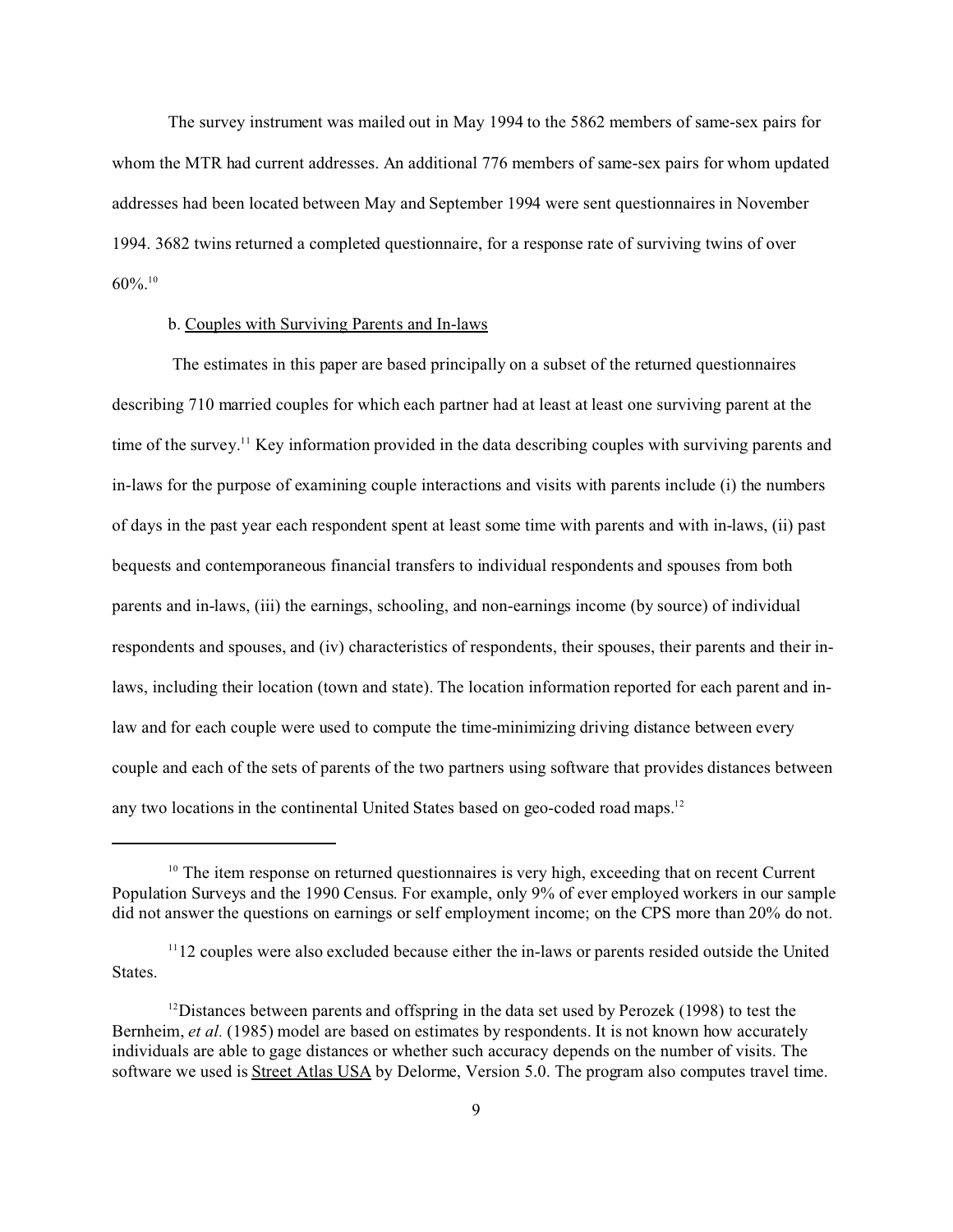Table 1 provides descriptive statistics for the sample of 710 married couples with at least one surviving parent and in-law. Although our primary reason for examining visits-with-parents and visitswith-in-laws behavior is that such visits provide a way to assess household decision-making with respect to joint activities, the data reveal that visits with parents and visits with in-laws are not a trivial component of family resource use. The average number of days in which the respondent visited with either parents or in-laws, excluding those respondents who worked on a regular basis with their parents or in-laws, was 66,<sup>13</sup> with the average couple residing about 280 miles from parents and in-laws. Almost half of the sample respondents lived less than one hour's driving time from parents.<sup>14</sup> The data also indicate that approximately half of the sample respondents or spouses with at least one surviving parent had already lost a parent, and 9.9% of the couples had already received a bequest. Interestingly, about 7- 12% of the value of parental bequests are provided directly to daughters-in-law or sons-in-law.

#### c. The Orphan Sample: Bequests

A shortcoming of the data set is that there is no information on the contemporaneous wealth position of surviving parents or in-laws, a variable that could be a significant determinant of post-marital assistance for each marital partner and thus according to the model a key determinant of resource distribution in marriage in the model. However, we use the information on parental bequests from the subsample of twins both of whose parents had died to estimate the relationship between parental characteristics and bequests. These estimates from the "orphan" twins sample are used to characterize the

Distance and travel time are highly correlated (r>.97) and our results using distances are not changed when travel times between couples' and parents', or in-laws' residences are used instead.

<sup>&</sup>lt;sup>13</sup> As noted, only 1.3% of the couples with at least one surviving parent and at least one surviving in-law had zero visits. The distribution of visits is somewhat skewed, with a median of 37 days of visits. For that reason we also have undertaken the estimates with log visits as the dependent variable below. The implications of the estimates are the same as we discuss below.

<sup>14</sup>35.5% of the couples lived in the same town or city as either the parents or in-laws. Few couples lived in the same town with both, however. Five of the couples co-resided with parents or inlaws. They are excluded from the sample.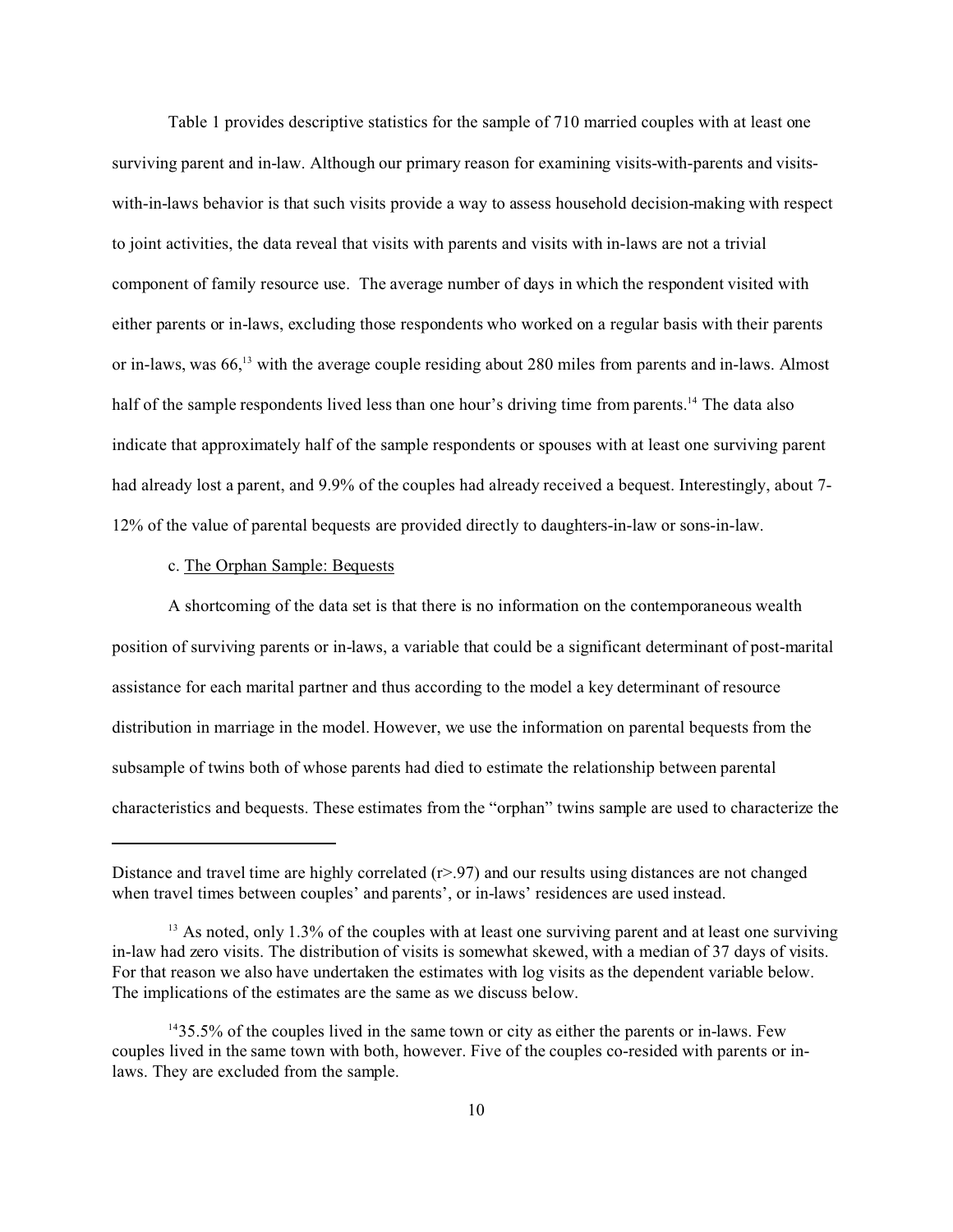capacity of surviving parents of any given age to provide support, if needed, to an individual son or daughter based on information on the surviving parents' and in-laws' schooling, age and principal occupation. In particular, the estimates are used to predict the amount of the per-child bequest from each surviving set of parents and in-laws if that bequest were made at the time of the survey. This predicted bequest variable represents each child's expectation of his/her parent's contemporaneous bequeathable wealth position that we show below is an important determinant of each individual's welfare outside the marriage.

820 twins reported that both parents had already died by the time of the survey with 758 providing information on their inheritance and the dates of death for each parent. Table 2 provides information on the inheritances for all orphan twins reporting inheritances (including 35% who reported receiving no bequest). All bequest amounts were converted to 1993 dollars based on the date of death of the last surviving parent. The data indicate that the average inheritance reported by the orphaned twins was \$17,314 1993 dollars, about one-half of current full-time earnings, and was received on average at age 42 by these twins.

## **III. Bequests, Parental Wealth and Parental Assistance**

To characterize the contemporaneous capacity of surviving parents to provide financial assistance to their adult offspring at any given life-cycle point, we use information on the bequests made by parents at death and their socioeconomic characteristics to estimate the determinants of bequests. Bequest reports from both twins in an intact twin pair essentially provide one observation per twin's family on per-child parental bequests.<sup>15</sup> There is also survey information, however, on bequests made by spouses' parents to spouses. Assuming that parental bequest behavior does not differ for parents of twins and non-twins, we can stack single observations from twin pairs (averaging the reports on bequests) and

<sup>&</sup>lt;sup>15</sup>Behrman and Rosenzweig (2002), using self- and cross-reported information on  $1,060$  bequests made to twins, show that a statistical model in which each twin receives the same true bequest but reports his/her own bequest and that of his/her twin with (correlated) errors cannot be rejected.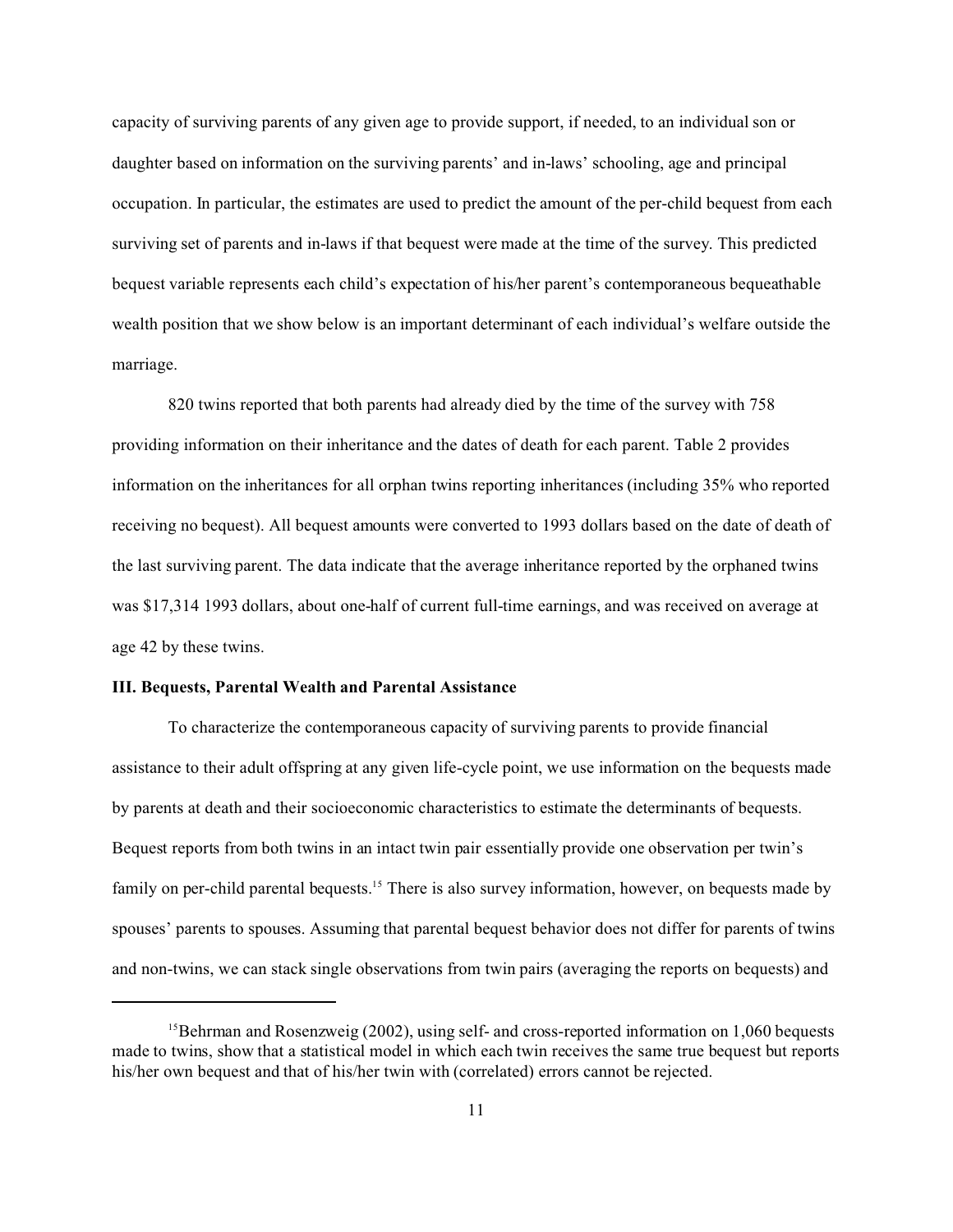observations on spouses both of whose parents had died to obtain an augmented sample of orphans. This results in a sample of 596 potential bequest beneficiaries, including 547 individuals who are also married partners, for which we have information on the dates of birth and death of the last surviving parent and on parental occupation and schooling.

To convert the occupation information for respondent and spouse fathers into a singulate measure of lifetime earnings, we used information from the 6% (5%+1%) sample from the 1990 Census on all men aged 40 through 59 who worked in 1989 and resided in the states of Minnesota and Wisconsin, reflecting the principal residence states of the parents.<sup>16</sup> The occupational earnings equation we estimated (N=19,183) was of the following form:

(8) 
$$
\ln y_{ik} = \beta_{ok} + \Sigma_k \beta_{1k} O_k + \Sigma_k \beta_{2k} O_k age_i + \beta_{3k} age_i + \beta_{4k} schooling_i,
$$

where  $\ln y_0$ =wage and salary plus self-employment earnings for individual i in occupation k and  $O_k$ =indicator for occupation k. Based on these estimates and the information on the principal occupation and schooling attainment of each father or father-in-law available in the data, we computed the occupational earnings of each male parent (or in-law) at age 50.<sup>17</sup>

The estimates of the determinants of per-child bequest estimates obtained from the sample of eligible recipients of bequests (orphaned respondents and orphaned spouses) are presented in Table 3. The specifications also include as regressors the father's occupational earnings, a dummy for whether or not the father was a farmer, the father's potential years in the labor force (age at death - number of years of completed schooling - 6), and the mother's schooling. Both generalized least squares and randomeffects Tobit estimators were employed to take into account any common error term among couples and the censoring of bequests at zero. For both estimation procedures we include alternative estimates with

 $1674.9\%$  of the surviving parents of the respondents resided in Minnesota and Wisconsin at the time of the survey. The next most represented state (California) was the residence of only 3.2% of parents.

<sup>&</sup>lt;sup>17</sup>The estimates are available on request from the authors.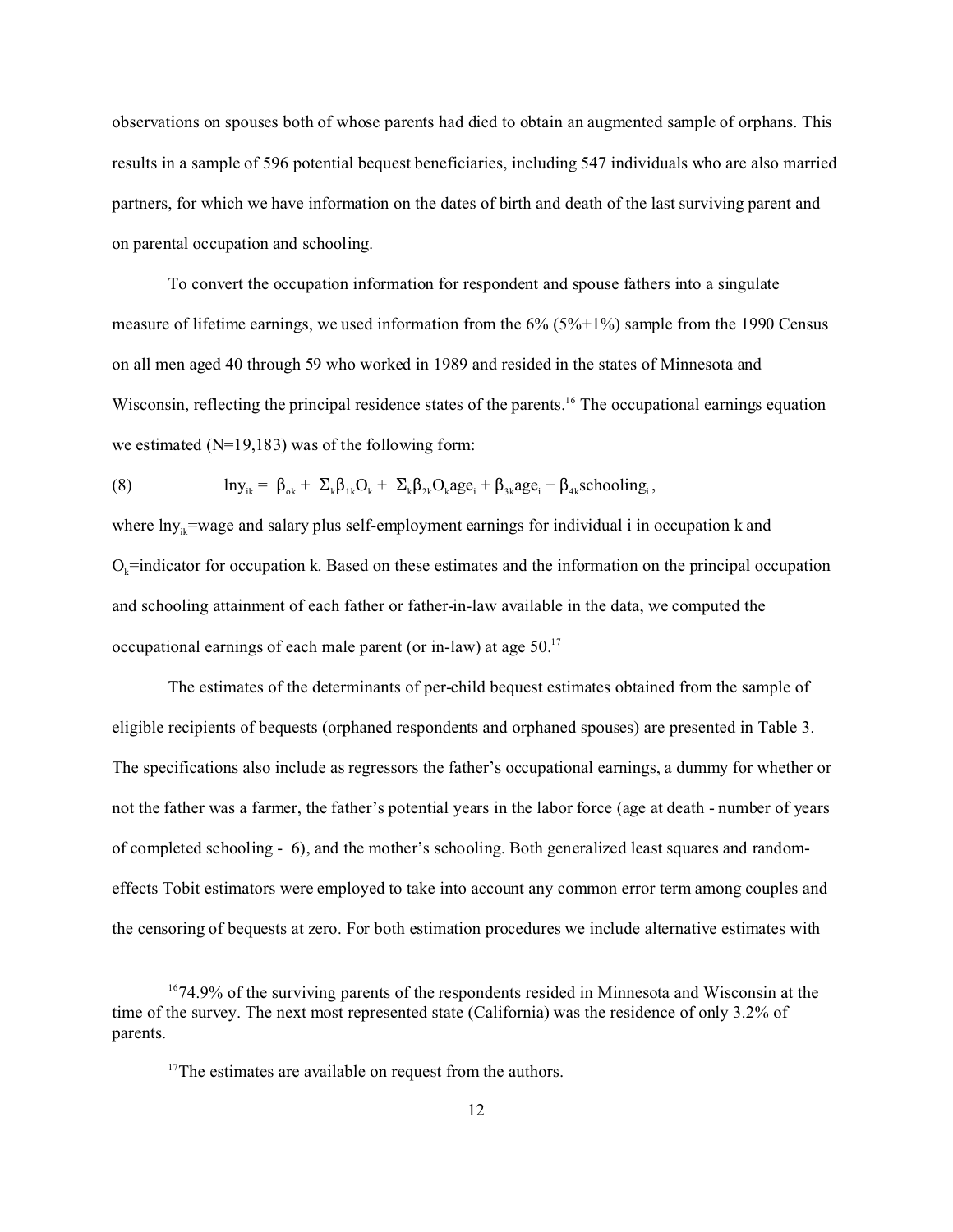birth year used instead of potential experience, which increases the sample from 596 to 657 but does not substantially affect the estimates. As can be seen, both estimation procedures yield similar results (less than 30% of potential beneficiaries did not receive a bequest in this sample) and the couple-specific error component  $(\sigma_u^2)$  is not statistically significant. We discuss the GLS results, which are simpler to interpret.

The GLS estimates indicate that the set of parental characteristics explains almost 20% of the variation in per-child bequests across families, with each parental characteristic statistically significant. The point estimates in the first column indicate that a dollar increase in annual occupational earnings leads to a \$1.64 increase in the per-child bequest, while each grade of maternal schooling adds almost \$2,700 to the bequest amount. If the father is a farmer, bequests on average increase by almost \$44,000. Additional years of potential work experience by the father due to longevity also add to bequest amounts, up to almost 60 years of work experience. Given that the average schooling attainment for the fathers in the sample was 13 years, this suggests that on average bequests are reduced if fathers live beyond age 79.

The GLS estimates reported in Table 3 were used to compute for each sample respondent or spouse with a surviving parent the expected bequest that could be provided to the respondent or spouse from his or her parents at the time of the survey - a measure of "capacity to provide bequests" or current parental bequeathable wealth per child.<sup>18</sup> As noted, an important reason why parental resources affect intramarriage distributions for adult offspring is that such resources affect the support an individual receives if the marriage dissolves. The bequest capacity variable, reflecting the parents' current bequeatheable wealth position, does appear to be an important predictor of the amount and incidence of financial assistance provided by parents to their adult children while they are alive - parental bequeathable wealth affects both what children may expect to receive when parents die as well as what

 $18$ It is possible that the sample of orphaned twin is selective with respect to the health of the parents. To assess this we restricted the sample to twins and spouses of parents who had died at age 70 or older. This reduced the sample size by 20% but did not significantly alter the coefficient estimates.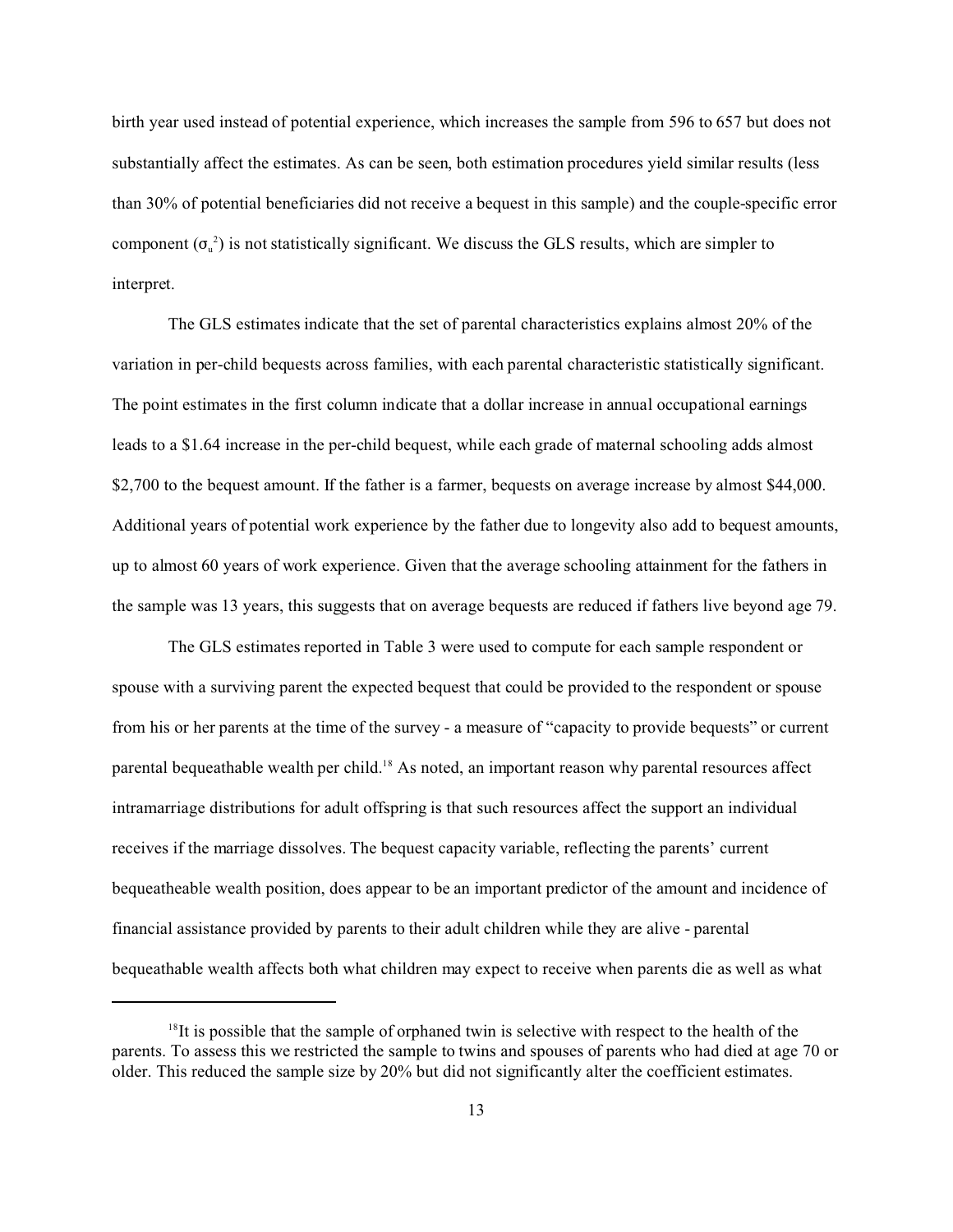support they may obtain while parents are still living.

The first two columns of Table 4 report random-effects probit and Tobit estimates of the probability of any sample respondent receiving financial assistance from a parent in the year preceding the survey (1993) and the amount of such aid, respectively, as a function of the parental bequest capacity variable, the computed distance of the respondent from his or her parents, the respondent's full time earnings in the past year, a variable indicating whether or not the respondent is married, and respondent age and gender. As 72% of the families have two siblings represented in the sample, the estimation procedure takes into account the potential existence of a family-based error term.

The estimates of the determinants of both parental aid incidence and aid amounts indicate that among adult children with similar earnings and marital status and with at least one surviving parent, those whose parents have a higher expected bequest capacity are significantly more likely to receive financial assistance and to receive more assistance. The point estimate suggests that a \$10,000 increase in parental per-child bequeathable wealth increases the probability of financial aid assistance to an adult child at the sample means by 17% and the amount of aid by 20%. The aid estimates in the first two columns also indicate that assistance by parents is significantly higher and more likely for non-married adult children. The estimates reported in columns three and four, based on the sample of non-married respondents, indicate that for this group as well, having parents with higher bequeathable wealth leads to greater financial support, for given respondent earnings. These results thus suggest that parents' capacity to make per-child bequests is a significant determinant of the support adult children can expect to receive when they are not married and while their parents are still alive. Distance to parents (an important determinant of visits), however, has no discernible effect on parent financial support.<sup>19</sup>

<sup>&</sup>lt;sup>19</sup>The estimates also suggest that respondents with higher earnings, for given parental resources, are less likely to receive assistance and receive less assistance, although the estimates are not very precise. This finding and the absence of a distance effect would appear not to provide support for models that suggest that transfers from parents to adult children are payments for services associated with visits. These results are also consistent with the finding in Altonji *et al.* (1996) that money transfers are not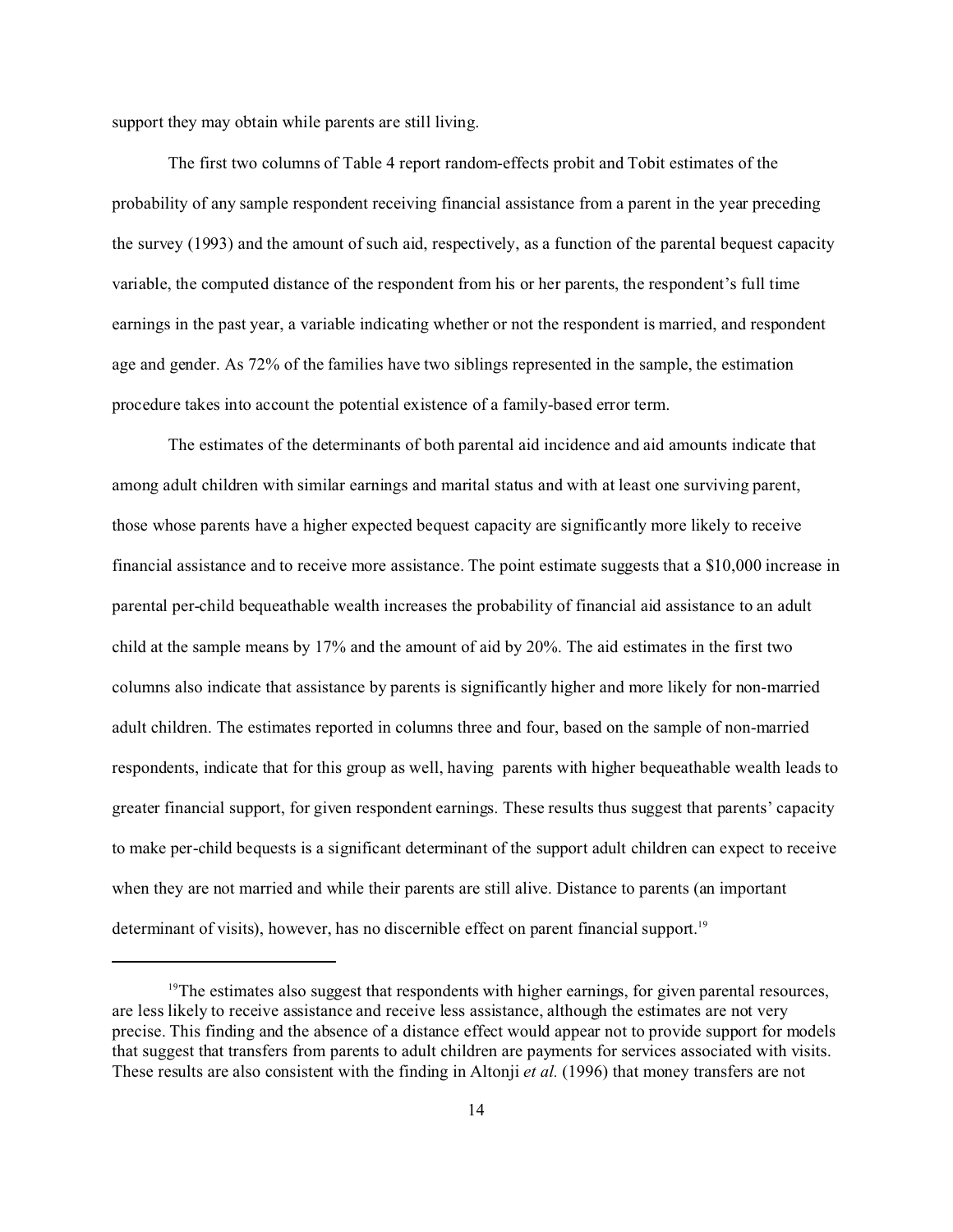#### **IV. Visits with Parents and Visits with In-Laws**

We now examine the relationships between the capacities of parents and in-laws to provide support to their adult children and the allocation of a couple's time to visiting with them based on the sample of couples in which each marital partner has at least one surviving parent and for which we have information on both parental and in-law characteristics. The specification we use is a linear approximation to the visits equation (7) from the model. For couple j:

$$
(9) \qquad V_{ij}=\gamma_{iB}B_{ij}+\gamma_{kB}B_{kj}+\gamma_{i\omega}\omega_{ij}+\gamma_{k\omega}\omega_{kj}+\gamma_{iR}R_{ij}+\gamma_{kR}R_{kj}+\gamma_{ip}p_{ij}+\gamma_{kp}p_{kj}+u_{j}+e_{ij},
$$

where V<sub>ij</sub>=visits by partner i in couple j with own parents;  $B_{ij}$  and  $B_{kj}$ =the expected bequest variables for i's parents and i's spouse's (k's) parents, respectively;  $\omega_{ii}$  and  $\omega_{ki}$  and  $R_{ki}$  =the full-time earnings (annual wage) of and actual bequests already made to each marital partner;  $p_{ij}$  and  $p_{ki}$ = the computed trip distances in miles to each set of parents;  $u_i=$ couple-specific error term and  $e_i=$ partner-specific error term, and the  $\gamma$  are coefficients to be estimated. In addition, we include in the specification indicator variables for whether any parent had died for each marital partner. The collective household model implies that  $\gamma_{IB}>0$  and  $\gamma_{kB}<0$ ,  $\gamma_{ip}<0$  and  $\gamma_{kp}>0$ ,  $\gamma_{io}=\gamma_{ko}<0$  to the extent that visits are jointly made to each set of parents.

Each couple in the sample potentially provides two observations, one for each partner, on visits with own parents, the only distinction being that respondents are twins while almost all spouses are not and the respondent reports the information on spouse characteristics and on visits with both his/her own parents and to in-laws. We tested whether the parameter estimates of the own-parent visit equation differed across respondents and spouses and could not reject the null. The estimates are reported in Appendix Table A1. Accordingly, we stack the spouse and respondent own-parent visit observations to create a set of "child" observations and correct the coefficient standard errors for the presence of the common couple error term u<sub>i</sub>.

payments for time transfers.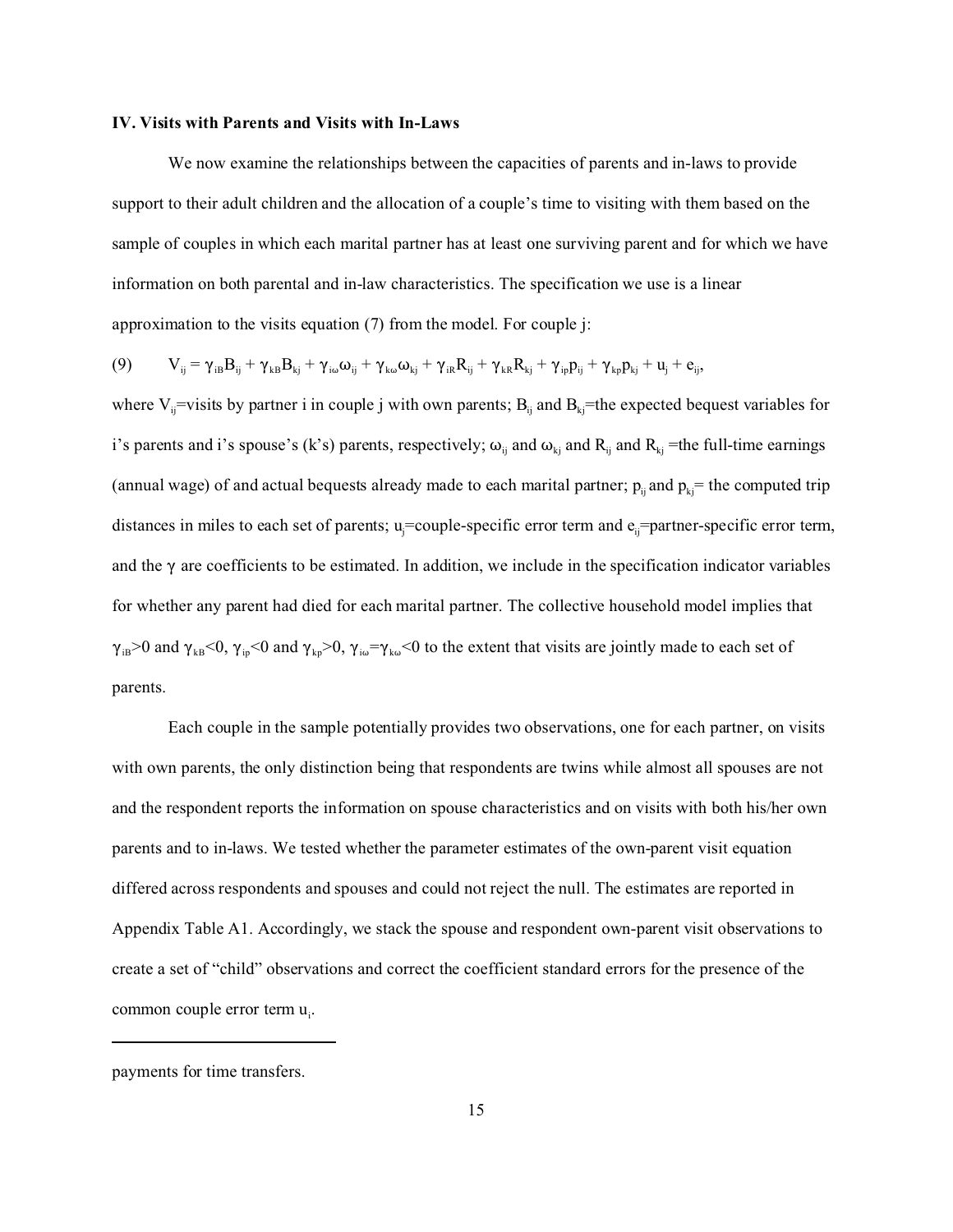The estimates of the own-parent visit equation are reported in Table 5. In the first-column specification, both the partner's wages are entered separately along with the parental and in-law bequeathable wealth variables. The estimates are in accord with the reservation-utility model of partially selfish couple decisions, with own-parental and in-law variables having statistically significant and opposite effects on the amount of visits by each child with own parents. The set of in-law and the set of own-parent variables are each jointly significant  $-F(3, 695)=5.87$  for the set of own-parent variables and F(3, 695)=2.36 for the in-law variables. The estimates indicate in particular that visits by a child with his or her own parents are increased if the parents have greater expected spendable wealth, while visits with own parents are lower if in-laws' wealth is greater, for given parental capacity to provide support. The coefficients of the expected own-parent and in-law support variables,  $\gamma_{IB}$  and  $\gamma_{kB}$ , are also statistically significantly different  $(F(1, 695)=10.7)$ . The point estimates suggest that a \$10,000 increase in expected capacity of parents to provide aid increases visits with own parents by 2.25 days, or 5%. A similar increase in the in-laws capacity to provide support reduces the couple's visits with the parents by 0.86 days. Distance to parents and in-laws also matter, with an increase of 100 miles in own-parent-couple distance reducing visits with the child's own parents by 2.3 days and a similar increase in distance to inlaws increasing visits with own parents by 0.5 days.

In contrast to the opposite-sign effects of the own-parent and in-law expected support variables, increases in either partner's wage lowers visits with the child's parents, with the coefficients of the partner wages,  $\gamma_{i\omega}$  and  $\gamma_{k\omega}$ , not statistically significantly different from each other (F(1, 695)=0.25). In the second column of Table 5 we report estimates of the visit equation with the partner wages combined. The point estimate indicates that an increase in either partner's annual wage by \$10,000 lowers joint visits with parents (in-laws) by 0.54 days, a figure lower in absolute value than a similar change in the expected capacity to provide aid of either parents or in-laws. The negative sign for the summed wage variable is consistent with an interpretation of that variable as the opportunity cost of the couple's time.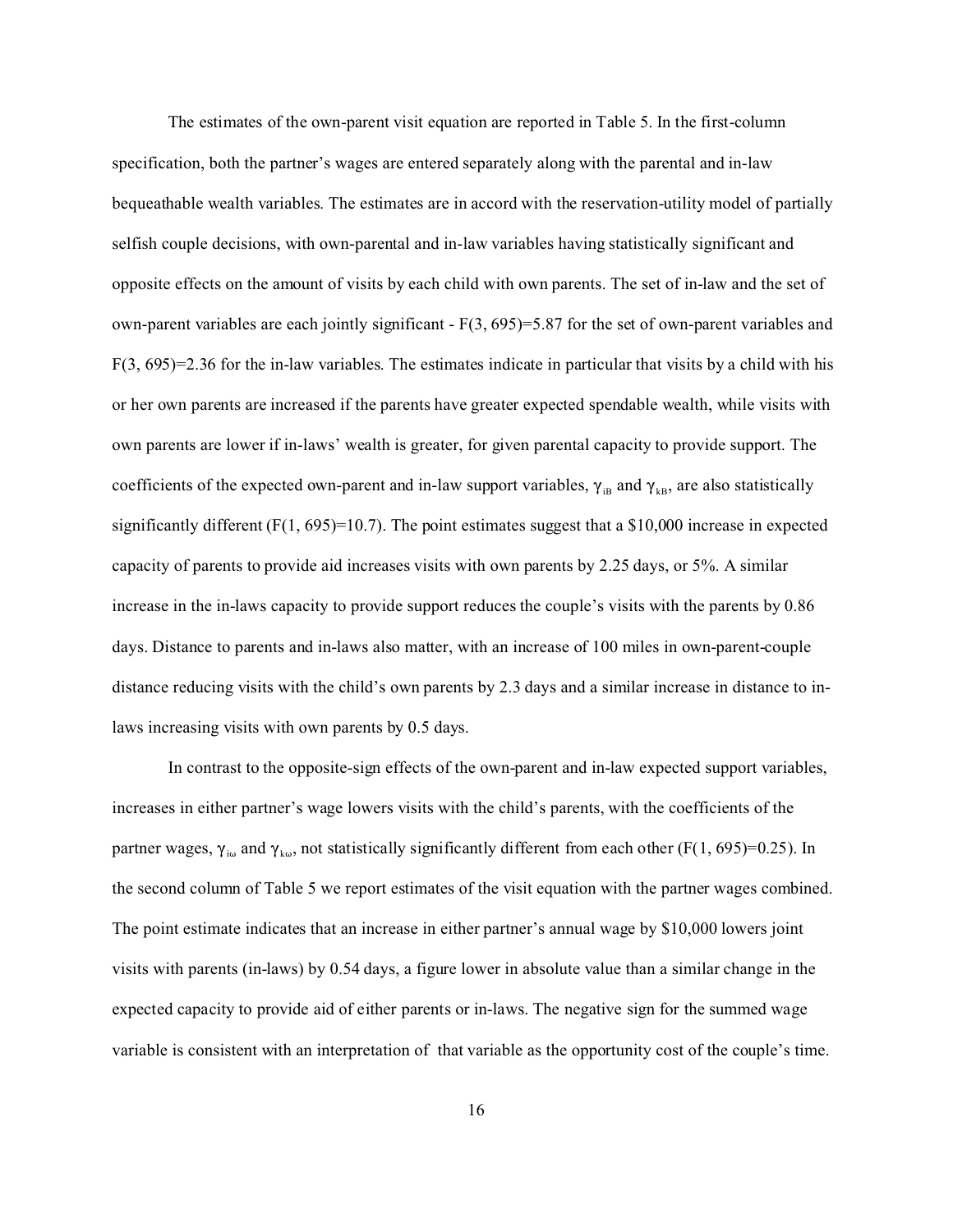That the partner wage effects are not different is further consistent with visits with parents and visits with in-laws being made jointly by the partners – a maintained assumption in Section I -- and with partner income being pooled.

We further test whether parental wealth and parental bequests have distinct effects on visit behavior, making use of the information on actual bequests made by surviving parents and in-laws to the marital partner. As noted, almost 10 percent of the couples in the sample in which each partner has at least one surviving parent received a bequest from a parent or in-law, and the survey provides information on both the source of the bequest (parent or in-law) and on its assignment to each of the partners. The third column of Table 5 reports estimates of the visits-with-parents equation that include the partner-specific bequest variables. In contrast to the parental wealth effects, the bequest coefficients have the same sign and the coefficients are not statistically significantly different from each other  $(F(1,$ 695)=0.59). This, again, is consistent with pooling of resources that come into the household. In the fourth column, we report the statistically-preferred estimates in which bequests are summed. The point estimate of the in-marriage bequest variable indicates that a \$10,000 increase in bequests made to the couple while married, for given capacities of the couple's surviving parents and in-laws to provide future support, reduces the time spent visiting with parents by about half a day, suggesting that visits with parents are an inferior good.

To further test the hypothesis that differences in partner-specific opportunities for support outside marriage affect couple behavior, while differences in partner-specific incomes, earnings and other characteristics do not, we estimate the visit equation (9) using a within-couple estimator, differencing the respondent and spouse variables for all couples with complete information for each partner. The advantages of this procedure are that any couple-specific unobservables impounded in u<sub>j</sub> that jointly affect visits with parents and visits with in-laws, such as a joint preference for family activities, and that may be correlated with the observed variables are swept out and partner-specific coefficient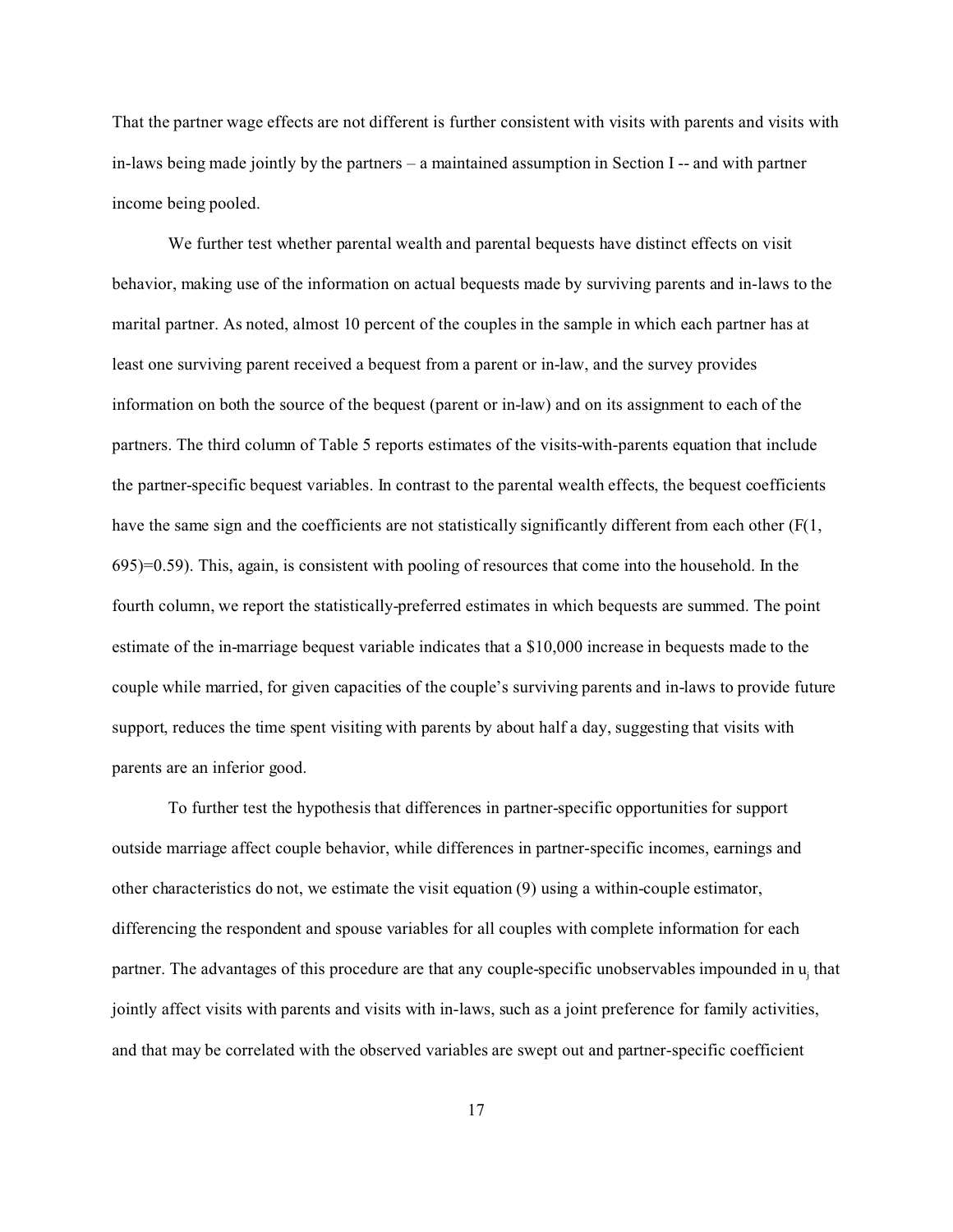differences are directly estimated. The differenced form of (9) is:

$$
(10)\qquad \Delta V_{j}=(\gamma_{iB}-\gamma_{kB})\Delta B_{j}+(\gamma_{i\omega}-\gamma_{k\omega})\,\Delta\omega_{j}+(\gamma_{iR}-\gamma_{kR})\Delta R_{j}+(\gamma_{ip}-\gamma_{kp})\Delta p_{j}+\Delta e_{ij},
$$

where  $\Delta x_j = x_{ij} - x_{ki}$ . The model implies that  $\gamma_{iB} - \gamma_{kB} > 0$ ,  $\gamma_{ip} - \gamma_{kp} < 0$ , and  $\gamma_{i\omega} - \gamma_{ka} = 0$ .

The first three columns of Table 6 report the estimates of variants of (10), with the addition of the parental survival control variable. In the first column we omit all of the differenced couple variables that the estimates in Table 5 suggest have no effect on the difference between joint visits with parents and visits with in-laws. The estimates are consistent with those of Table 5 and support the hypothesis that parental wealth affects the reservation utility of a married adult child - an increase in the relative wealth position of partner i's parents compared with that of his/her in-laws increases the couple's visits with his/her parents relative to the couple's visits with in-laws. In addition, increases in the distance to parents relative to in-laws decreases visits with parents relative to visits with in-laws. However, as indicated in column two, neither differences in the partners' schooling attainment, in full-time earnings or in partnerspecific bequests received, jointly<sup>20</sup> or individually, affect the differences between joint visits with parents and with in-laws.

Finally, we have treated distance to parents and in-laws as an exogenous variable in our analysis. If location decisions were solely made to minimize visit costs, then we would expect that the location of a couple relative to the set of partner parents would also reflect the relative wealth position of the parents, with the couple locating more proximately to the parents with greater wealth. However, location decisions of parents and adult children reflect many factors besides visit costs, such as climate, job prospects and proximity to children and siblings. It is not clear that the spouse with greater outsidemarriage opportunities would prefer to exploit his superior bargaining position to be closer to his/her parents, despite the relatively higher frequency of visits to those parents.

<sup>&</sup>lt;sup>20</sup>The joint F-statistic for the set of partner-specific coefficient differences is  $F(3, 1222)=0.77$  $(P=.51)$ .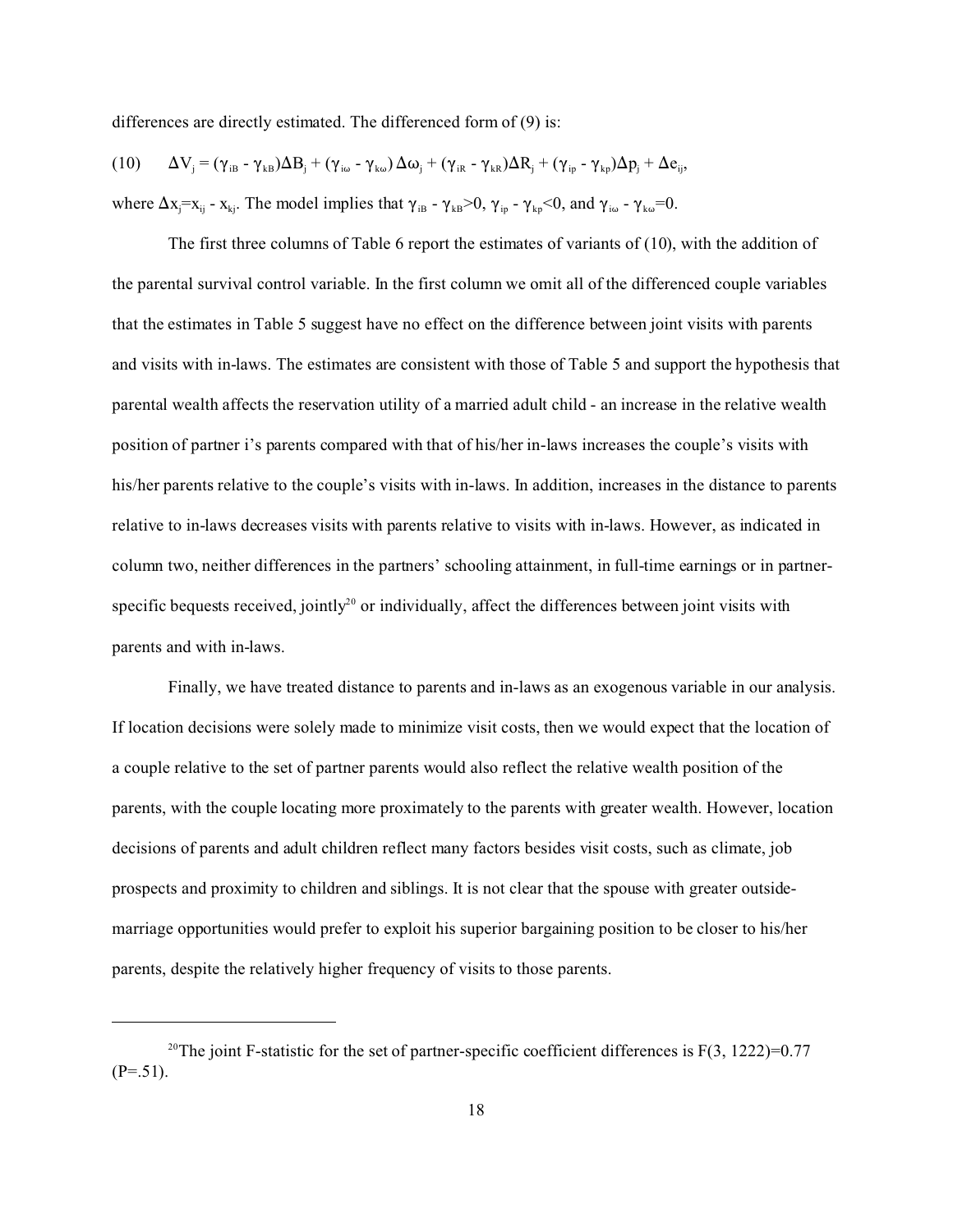The last two columns of Table 6 use the within-couple estimator to examine whether differences in spouse characteristics and parental wealth positions also affect couples' proximity to parents and inlaws. The results are clear - none of the variables affect the distance between married couples and their parents. In particular, couples do not choose to reside nearer to the wealthier set of parents, although, as indicated in column 3, even gross of differentials in distances to parents and in-laws, couples visit the set of parents with the greater wealth more often.

# **V. Alternative Interpretations**

We have used information on visits with parents and visits with in-laws as a method of drawing inferences about the nature of household decisions and how they respond to the relative wealth of parents and in-laws. The two main findings are that (i) the resources of parents and in-laws affect the distribution of visits between the parents of the marital partners, consistent with a model in which parental and in-law resources affect the reservation utilities of the two partners and thus affect the relative welfare positions of the marital partners and (ii) any transfers to each partner that occur while the partners are married have distinctly different effects on visit behavior than do changes in parents' and in-laws' wealth positions. In this section we consider two alternative interpretations of our finding that couples spend more time with the set of parents having greater resources.

Our result with respect to a positive association between adult child visits and parental wealth, consistent with the model of collective intracouple decision-making, is also consistent with the Bernheim, *et al.* (1985) model of intergenerational strategic bequests in which parents use the promise of bequests to manipulate offspring attention.<sup>21</sup> An implication of this model of competition among siblings for parental bequests, and a potential source of misspecification error for our results, is that an adult child's parental visit behavior should depend on the visit behavior of his siblings. If visits with parents

<sup>&</sup>lt;sup>21</sup> The Bernheim *et al.* model, however, does not predict a negative relation between visits with one's parents and one's in-laws' wealth that is consistent with intra-couple rivalry and that we find empirically.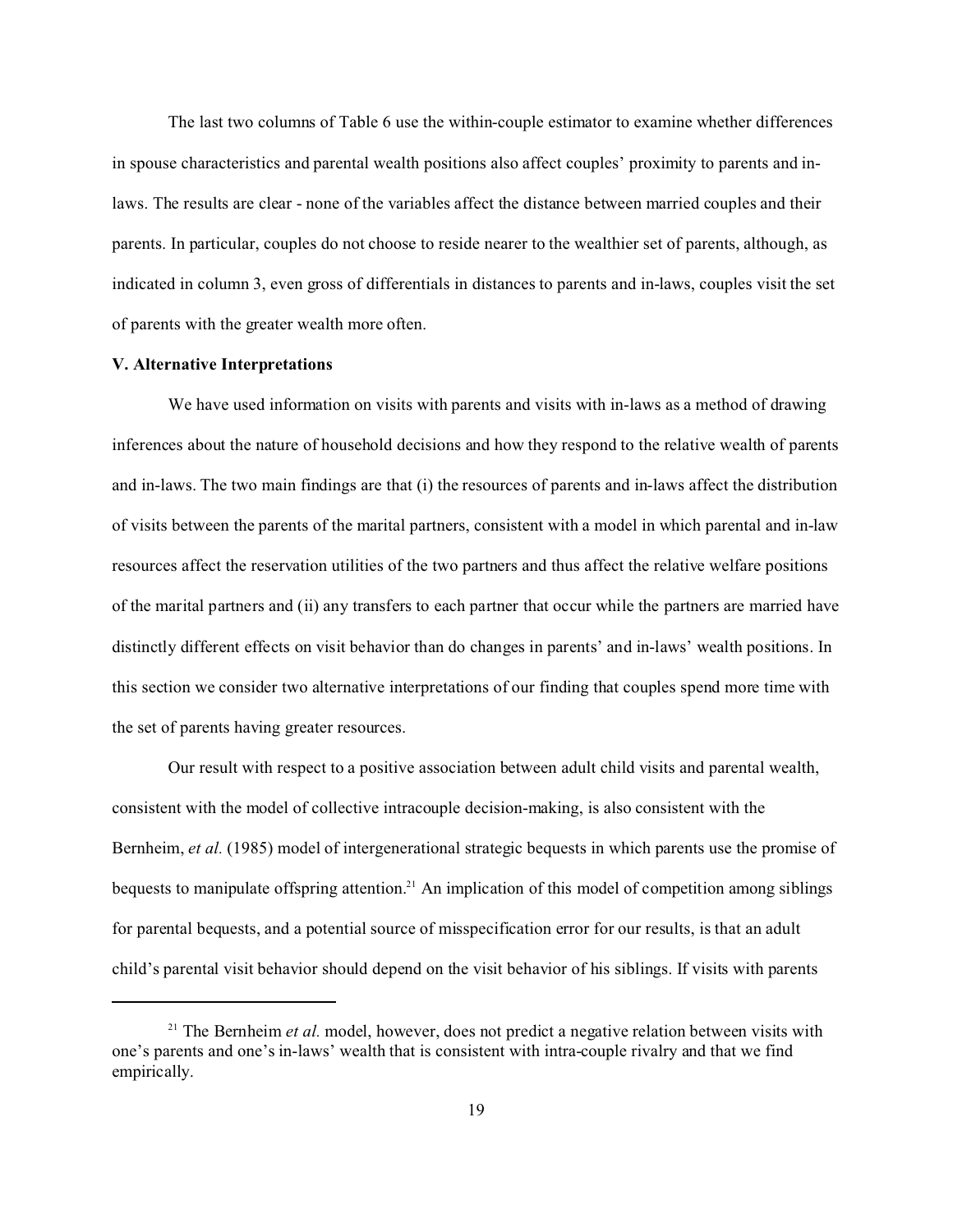are a rivalrous game among siblings, then the characteristics of siblings should be included in any equation describing the visits of any one sibling with his/her parents. $^{22}$ 

We can exploit the sibling (twin)-based sampling frame of the survey to test the hypothesis that siblings interact importantly in parental visit decisions. We specify a reduced-form visit equation for a sibling as a function of his/her own household characteristics, his/her parents' household characteristics, and his/her twin's household characteristics. The first column of Table 7 reports estimates of the determinants of visits with parents for all twins in intact twin-pairs with at least one surviving parent based on a specification including household characteristics for the parents and the twin. In this specification, the set of twin-specific characteristics - own schooling, own distance from parents, own number of children, total annual household earnings, and marital status - and the set of parental characteristics - father's and mother's schooling levels, total number of children of the parents, and survival status - are each jointly statistically significant determinants of visits of each twin with parents. In the second column, estimates are reported from the specification that adds the household characteristics of the twin sibling. The set of "cross" effects associated with the sibling's characteristics is not statistically significant, while both the own and parental characteristics retain their statistical significance. There does not appear to be any significant interaction between siblings in observed parental visit behavior as implied by the inter-sibling model of strategic bequests.<sup>23, 24</sup>

<sup>&</sup>lt;sup>22</sup>Perozek's test (1998) of the Bernheim, *et al.* model based on data from the adult-children sample in the National Survey of Families and Households fails to include the characteristics of siblings in the specification of the visits-with-parents equations. The data used by Bernheim *et al.* did not include any information on siblings.

<sup>&</sup>lt;sup>23</sup>Another way to specify this test is to estimate directly the effects of a twin's sibling's visits with the parents on the amount of his/her own visits using the twin's siblings unique characteristics as instruments. Not surprisingly, given the estimates in Table 7, the two-stage least squares estimate of the cross-sibling visit effect is not statistically significant.

 $24$  In Behrman and Rosenzweig (2002) we also use the sibling feature of our data to explore whether the "rewards" for visits with parents assumed in that model - parental bequests - differ significantly among siblings despite significant inter-sibling visit differentials. We find that they do not.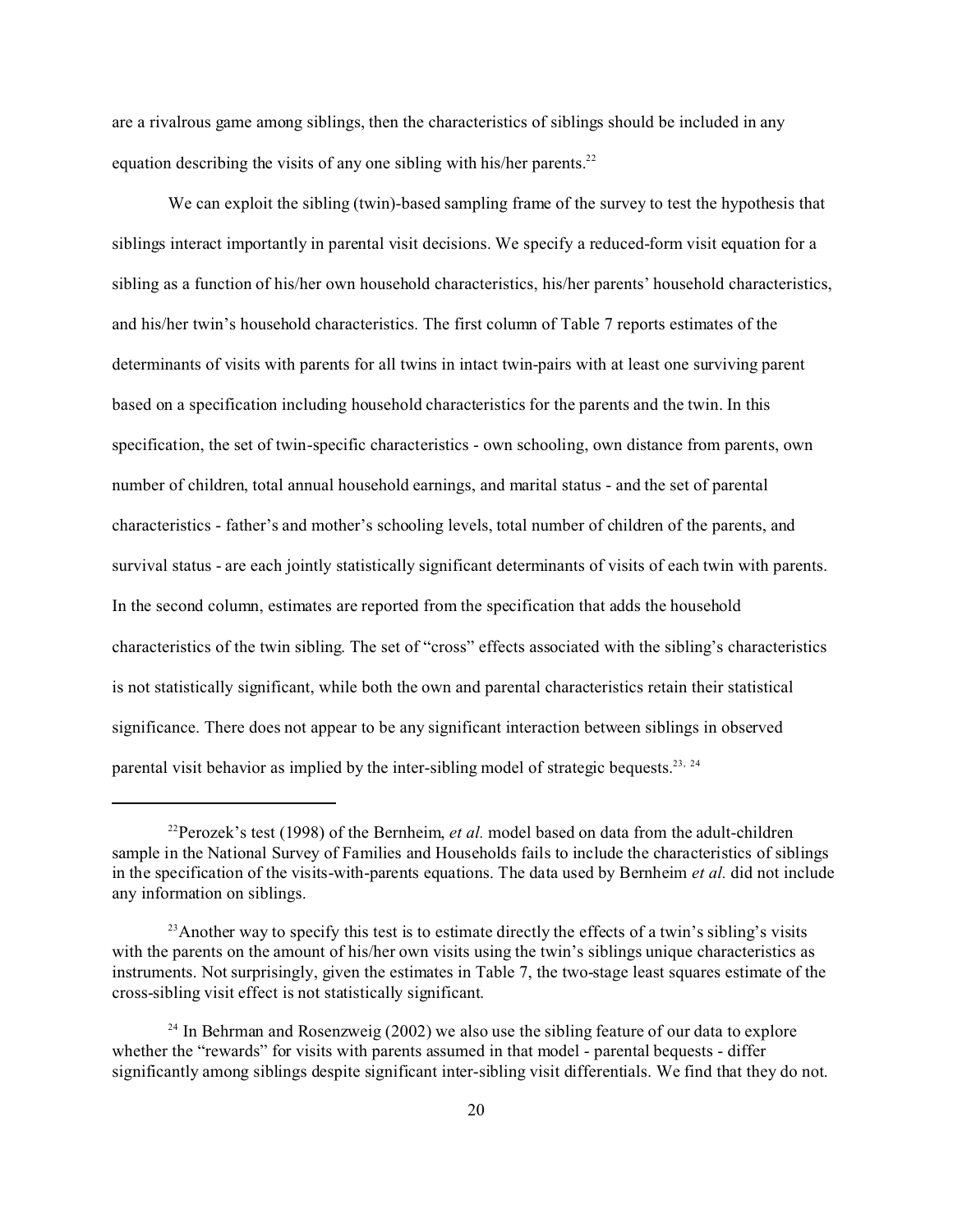A second alternative interpretation of the finding that parental wealth and in-law wealth affect the relative visits of couples with parents and in-laws is that such wealth is correlated with goods or assets that make visits more pleasant, such as a vacation home, with jointly-maximizing couples simply visiting more often the set of parents with the superior consumption bundle. There are two implications of a framework in which parental resources simply reflect the quality or desirability of visits with parents. The first is that an increase in the resources of any set of parents would then increase total visits with parents and visits with in-laws (consumption of the parent goods), since it increases the relative attractiveness of visits or average visit quality.<sup>25</sup> In the model here in which parental or in-law resources only affect the reservation utility of each partner, however, the effect of an increase in either parental or in-law resources on total joint visits with in-laws and parents is, on average, zero, as can be seen by adding expressions (6) and (7) with the direct costs of visits equal for parents and in-laws.

Summing equation (10) over the two partners yields a specification for total visit time in terms of the sums of partner characteristics. Table 8 reports estimates of the determinants of the total number of days visiting with parents and with in-laws for the married couples with at least one surviving in-law and parent based on the summed specification. As can be seen, increases in the opportunity cost of visits, as measured by the sum of the partners annual wages and the sum of the distances between the couple and the in-laws and the parents, reduce the total time spent by the couple with their parents and in-laws, as do increases in the total of actual bequests they have received. However, an increase in the total bequeathable resources of parents and in-laws has no statistically significant effect on the total amount of time a couple spends with parents and in-laws. This latter result is inconsistent with a model in which parental resources are measures of the quality of visit goods and thus shift the Pareto frontier for the couple. The set of results, however, is consistent with the model in which the resources of parents are

<sup>&</sup>lt;sup>25</sup>This is equivalent in the model to an increase for both marital partners in preferences  $\eta_k$  for visits with the parents of k or to a decrease in the price of visits  $p_k$ .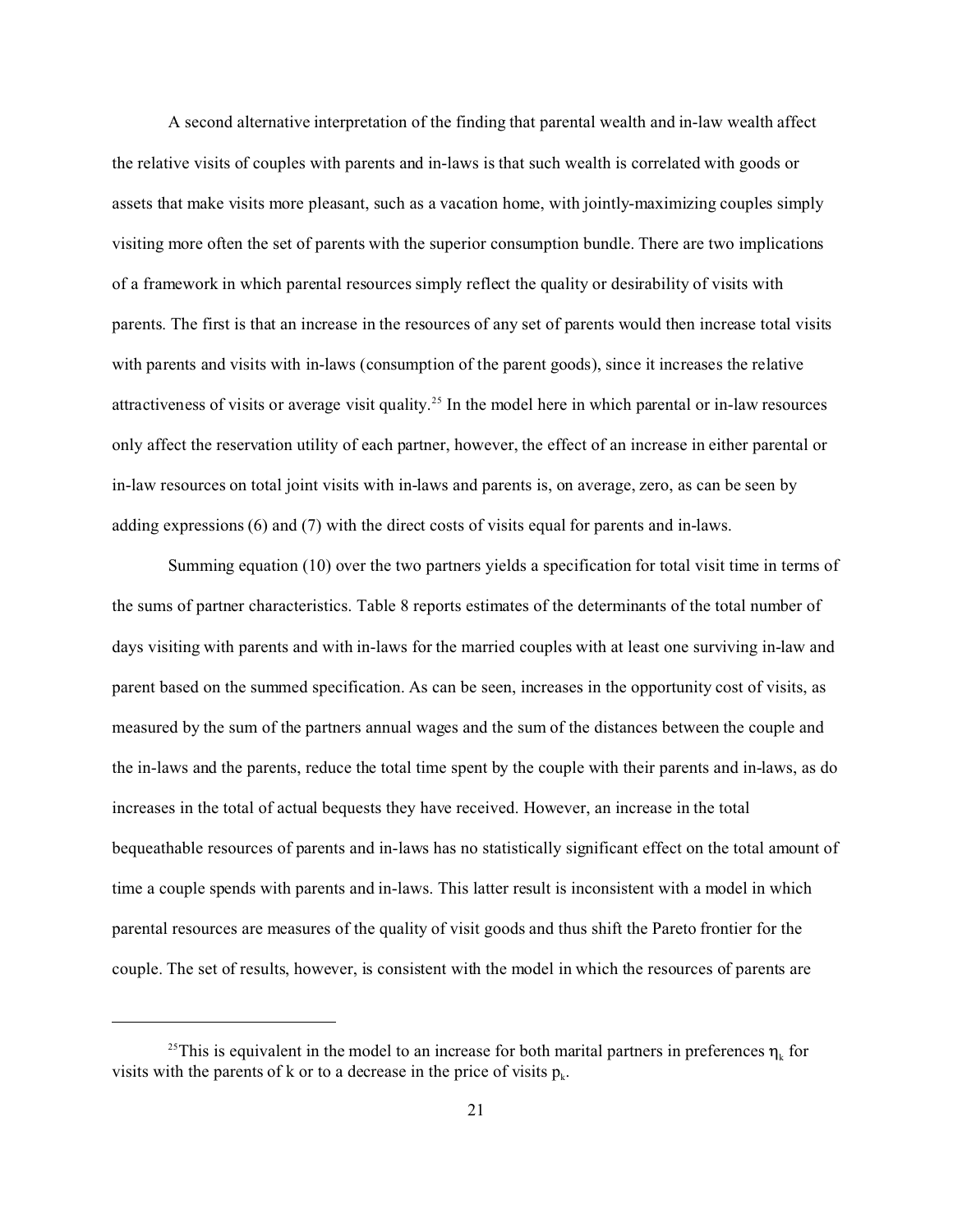determinants of the individual welfare of the marital partners outside the marriage and thus only their relative position inside the marriage.

Another reason that bequeathable wealth may direct affect visits is that higher parental wealth and age are positive related, and aged parents are less healthy and thus require more care by offspring. Although we do not have information on the health of respondent and spouse parents, an additional test of the possibility that parental wealth or its correlates - parental amenities, health - directly determine visits is provided by the visit pattern of non-married offspring. According to the collective approach, parental wealth should only confer benefits on individuals in joint households, given actual transfers and bequests. Table 9 presents estimates of visits for non-married respondents that are parallel to the estimates in Table 8, but with the bequeathable wealth, actual bequests and distance variables referring only to their parents. In this sample as in the sample of married couples, both distance to parents and annualized earnings are significantly negative, again suggesting the importance of costs of such visits. But the coefficient on parental bequeathable wealth is very small and not significant, as in Table 8. Parental wealth thus benefits non-married offspring only to the extent that wealth is intergenerationally transferred; parental wealth benefits married offspring, net of any transfers, because it represents the potential to provide support outside of marriage.<sup>26</sup>

Another implication of the alternative view that parental resources represent the quality of visits with parents so that each partner benefits from either parental set having more resources is that an increase in the resources of either set of parents would make marital break-up less likely. That is, having wealthier in-laws or parents and thus more pleasant visits increases marital surplus. If, however, as highlighted in our analysis, parental resources reflect the capacity of parents to provide a post-marriage

<sup>&</sup>lt;sup>26</sup>We also checked if parental age, net of bequeathble wealth, has a direct effect on visits by adding the difference in the average age of surviving in-laws and parents in the differenced visits specification. The coefficient on parental (in-law) age was positive, but with a t-ratio of 1.01. The positive coefficient on heritable wealth was reduced by only 5% and retained its statistical significance.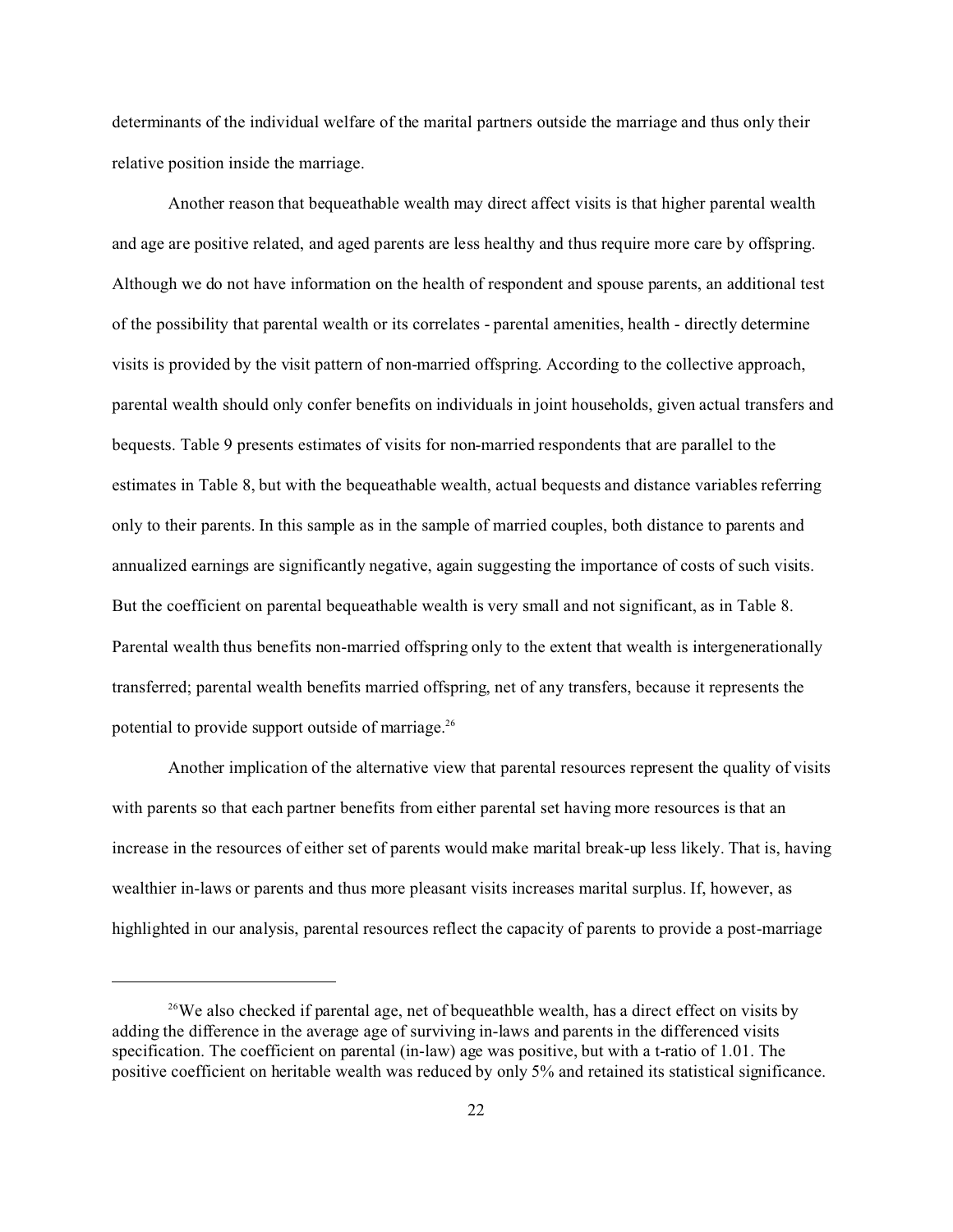income cushion - an improved non-marital alternative - for one partner only, then an important additional implication of the model that emphasizes the role of parental resources in affecting reservation utilities is that increases in parental resources should increase the probability of marital break-up. It is easy to show that with unanticipated stochastic shocks to the gains from marriage, those individuals with better nonmarital alternatives should be more likely to leave their marriages when subject to adverse marriagespecific shocks. We have seen in Table 4 that higher levels of parental bequeathable wealth are positively associated with transfers to adult children who are unmarried. We now inquire as to whether there is a higher incidence of marital break-up among the children of parents with higher levels of bequeathable resources.

26.2% of the sample respondents who had ever married (93% of the sample) had divorced at least once by the time of the survey (15.4% of those currently married). Table 10 reports probit and random-effects probit estimates of the determinants of ever-married respondents ever divorcing by the time of the survey as a function of their schooling at the date of their first marriage, their current age and their parents' ages and expected bequeathable wealth-per child when the respondent was age 30. The estimates indicate that those respondents with parents having greater expected capacity to provide intergenerational support were significantly more likely to have divorced. The point estimate indicates that a \$10,000 increase in the parental transferrable resources per-child when the child is age 30 increases the likelihood of ever divorcing by 5%. The estimates in Tables 8 and 10, thus, provide no evidence that having wealthier parents or in-laws equally benefits both marital partners, which is consistent with the assumption in the collective household model that contemporaneous parental wealth operates by affecting bargaining power within marriage.

## **VI. Conclusion**

It long has been recognized that parental wealth has economic advantages for children as they become adults. Adult children of wealthier parents tend to have more schooling, higher quality schooling,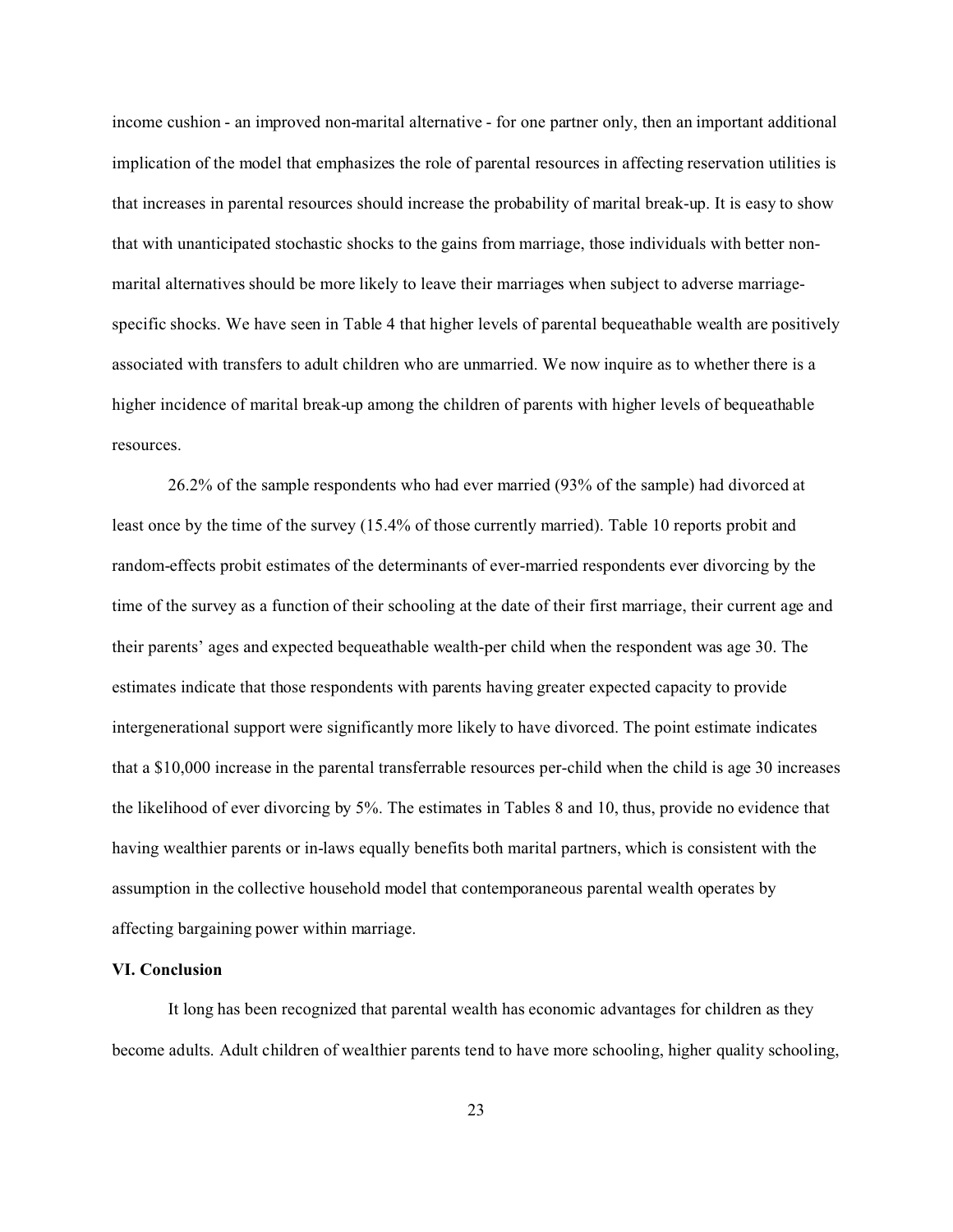connections that lead to better and higher-paying jobs, and better prospects of receiving larger net financial transfers in the forms of *inter vivos* gifts and bequests

 In this paper we investigate another potential advantage for adult children of having wealthier parents that has been neglected in the literature on the consequences of parental wealth but that arises from the new literature on collective household decision-making. In particular, we find that a significant set of joint activities over which marital partners plausibly have differing preferences is influenced by the relative wealth standing of parents and in-laws in a way consistent with collective models of the household. Thus, in addition to direct income advantages -- facilitated in part through greater human capital investments -- those who have wealthier parents obtain additional consumption benefits within marriage because they have a stronger fall-back position in the form of parental support should they leave the marriage.

Our results thus suggest that all intergenerational wealth advantages would not be eradicated if either borrowing constraints are removed or bequests prohibited. Our findings imply, however, that public welfare programs that condition on household structure would reduce the intergenerational consequences of wealth inequality that arise in marriage. Our evidence also suggests that the gains to "golddigging" in the marriage market are less than might appear. The risk of marital break-up not only reduces prospects of actually sharing in a rich spouse's bequests, but is the reason why more resources in the marriage must be provided to the richer spouse while his/her parents are alive.

24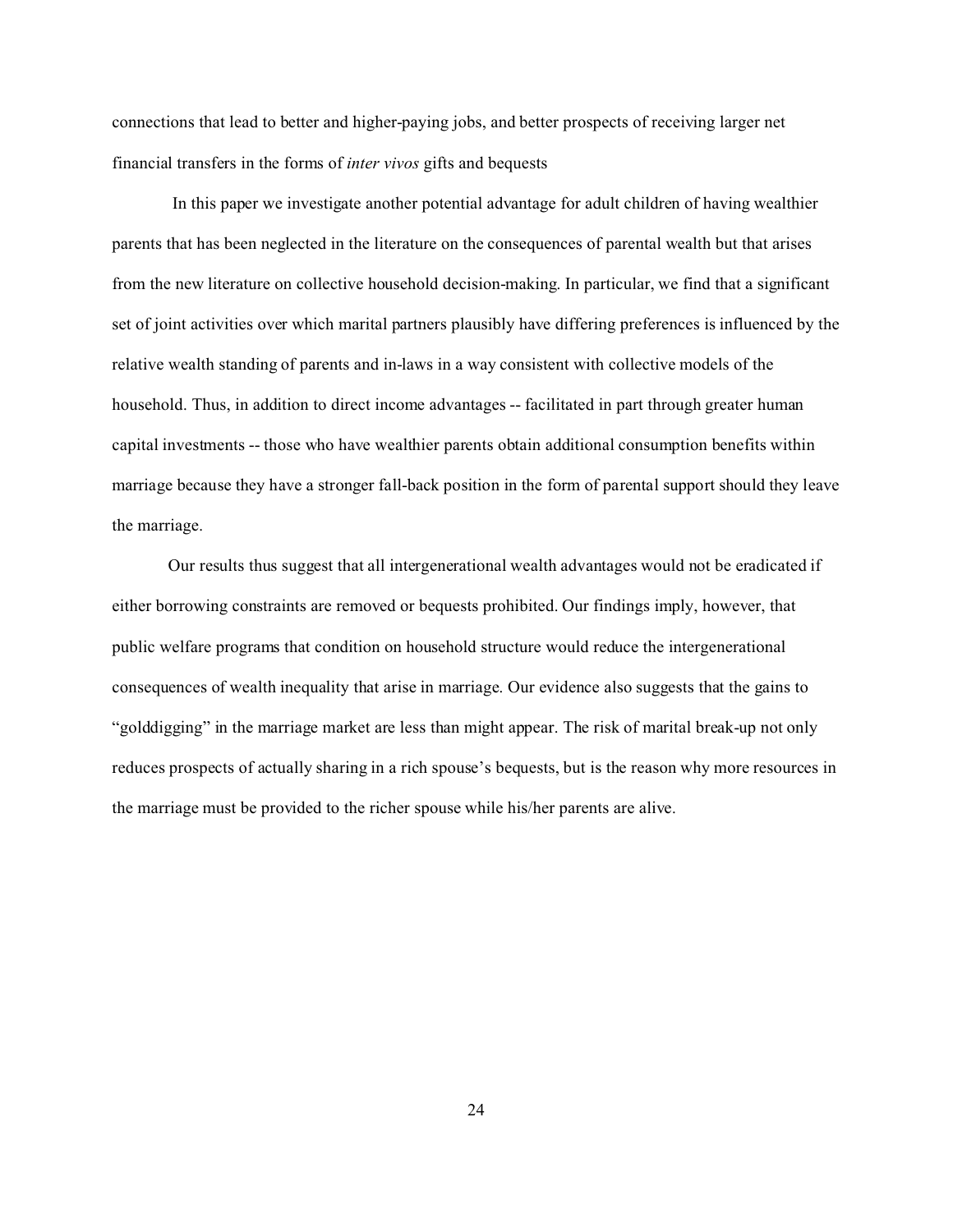## **References**

- Acemoglu, Daron and J-S Pischke, Changes in the Wage Structure, Family Income, and Children's Education," European Economic Review 45 (4-6), May 2001, 890-904.
- Altonji, Joseph G. and Thomas A. Dunn, "The Effects of Family Characteristics on the Return to Education," Review of Economics and Statistics 78 (4), November 1996, 692-704.
- Altonji, Joseph G.,Fumio Hayashi and Laurence Kotlikoff, "The Effects of Income and Wealth on Time and Money Transfers Between parent and Children," NBER Working paper 5522, April 1996.
- Behrman, Jere and Mark Rosenzweig, "'Ability' Biases in Schooling Returns and Twins: A Test and New Estimates," Economics of Education Review 18, 1999, 159-167.
- Behrman, Jere and Mark Rosenzweig, "Bequest Differences Among Siblings, Measurement Error and Strategic Bequest Motives: New Empirical Evidence," Philadelphia, PA: University of Pennsylvania, mimeo, 2002.
- Behrman, Jere R. and Paul Taubman, "The Intergenerational Correlation between Children's Adult Earnings and Their Parents' Income: Results from the Michigan Panel Survey of Income Dynamics," The Review of Income and Wealth 36:2, June 1990, 115-127.
- Bernheim, B. Douglas, Andrei Schleifer and Lawrence Summers, "The Strategic Bequest Motive," Journal of Political Economy 93, December 1985, 1045-76.
- Browning, Martin, Francois Bourguignon, Pierre-Andre Chiappori and Valerie Lechene, "Income and Outcomes: A Structural Model of Intrahousehold Allocation," Journal of Political Economy 102, December 1994, 1067-96.
- Cameron, Stephen V. and James J. Heckman, "The Dynamics of Educational Attainment for Black, Hispanic and White males," Journal of Political Economy 109 (3), June 2001, 455-499.

Chiappori, Pierre-Andre, "Rational Household Labor Supply," Econometrica 56, January 1988, 63-90.

Chiappori, Pierre-Andre, "Collective Labor Supply and Welfare," Journal of Political Economy 100,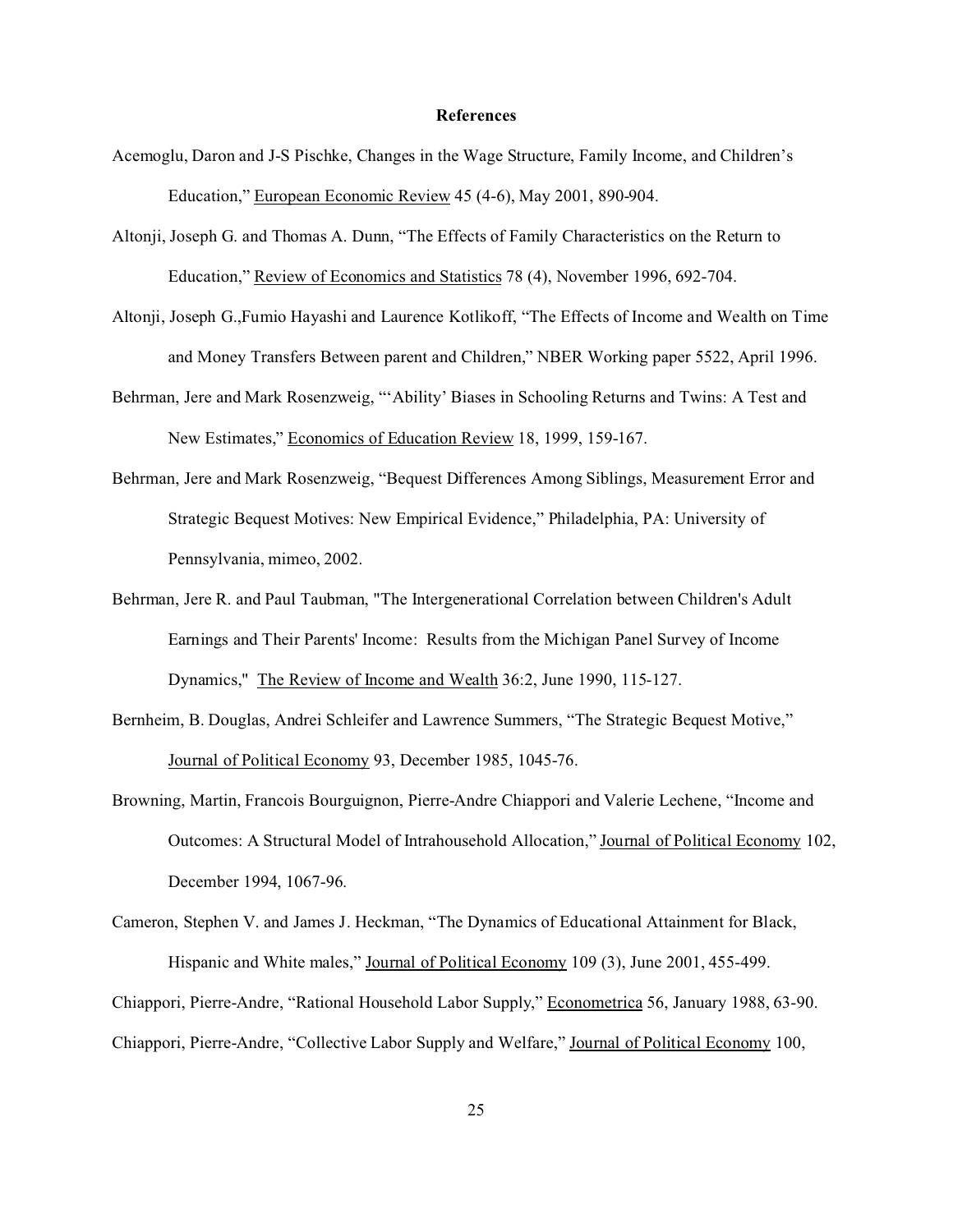June 1992, 437-67.

- Chiappori, Pierre-Andre, Bernard Fortin and Guy Lacroix, "Marriage Market, Divorce Legislation and Household Labor Supply," Chicago: University of Chicago, mimeo, 2001.
- Cox, Donald and Mark R. Rank, "Inter-Vivos Transfers and Intergenerational Exchange," Review of Economics and Statistics 74, 1992, 305-314.
- Currie, Janet and Nancy Cole, "Welfare and Child Health: The Link between AFDC Participation and Birth Weight," American Economic Review 83, 1993, 971-85.
- Grey, Jeffrey, "Divorce-Law Changes, Household Bargaining, and Married Women's Labor Supply," American Economic Review 88, June 1998, 628-42.
- Haveman, Robert and Barbara Wolfe, "The Determinants of Children's Attainments: a review of Methods and Findings," Journal of Economic Literature 33, December 1995, 1829-78.
- Lundberg, Shelly, Robert Pollak and Terence Wales, "Do Husbands and Wives Pool Their Resources?", Journal of Human Resources 32, Summer 1997, 463-80.
- Lykken, D.T., T.J. Bouchard, Jr., M. McGue and A. Tellegen, "The Minnesota Twin Family Registry: Some Initial Findings." Acta Geneticae et Gemellolgiae 39, January 1990, 35-70.
- McElroy, Marjorie, "The Empirical Content of Nash-Bargained Household Behavior," Journal of Human Resources 25, Fall 1990, 559-83.
- Menchik, Paul L., "Primogeniture, Equal Sharing and the U.S. Distribution of Wealth," Quarterly Journal of Economics 94, March 1980, 299-316.
- Perozek, Maria, "A Reexamination of the Strategic Bequest Motive," Journal of Political Economy 106, April 1998, 423-445.
- Peters., Elizabeth, "Patterns of Intergenerational Mobility in Income and Earnings," Review of Economics and Statistics 74, August 1992, 456-66.

Rosenzweig, Mark, "Welfare, Marital Prospects and Nonmarital Childbearing," Journal of Political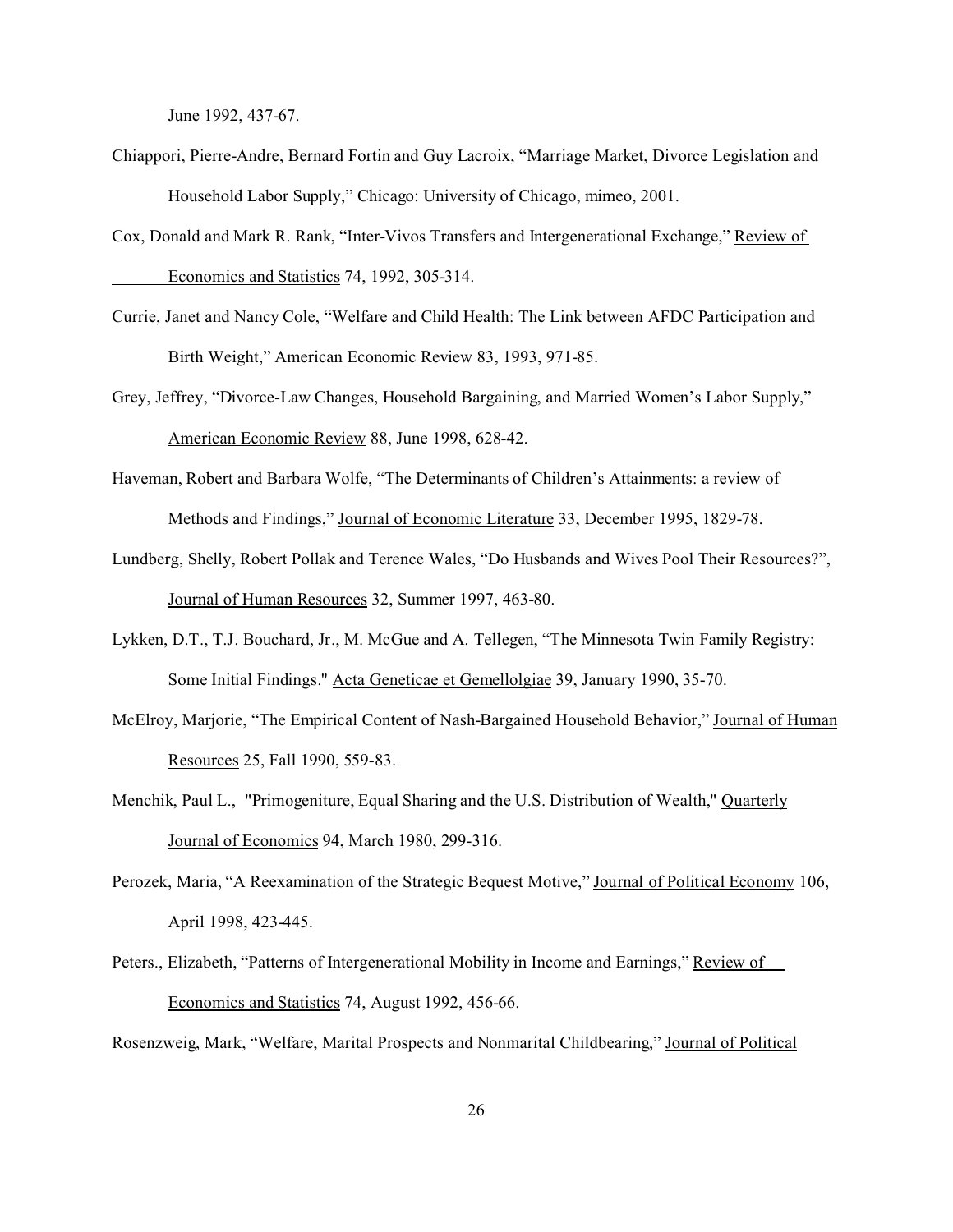Economy 107, December 1999.

- Rosenzweig, Mark and Kenneth Wolpin, "Parental and Public Transfers to Young Women and their Children," American Economic Review 84, December 1994, 1157-1173.
- Rubalcava, Luis and Duncan Thomas, 2000, "Family Bargaining and Welfare," Santa Monica, CA: Rand Corporation Labor and Population Program Working Paper Series 00-10.
- Solon, Gary R., "Intergenerational Income Mobility in the United States," American Economic Review, 82:3, June 1992, 393-408.
- Schultz, T. Paul, "Testing the Neoclassical Model of Family Labor Supply and Fertility," Journal of Human Resources 25, Fall 1990, 599-634.
- Thomas, Duncan, "Intra-household Resource Allocation: An Inferential Approach," Journal of Human Resources 25, Fall 1990, 635-64.
- Tomes, Nigel, "The Family, Inheritance, and the Intergenerational Transmission of Inequality," Journal of Political Economy 89, October 1981, 928-58.
- Wilhelm, Mark O., "Bequest Behavior and the Effect of Heirs' Earnings: Testing the Altruistic Model of Bequests," American Economic Review 86, September 1996, 874-892.
- Zimmerman, David J., "Regression Toward Mediocrity in Economic Stature," American Economic Review 82:3, June 1992, 409-429.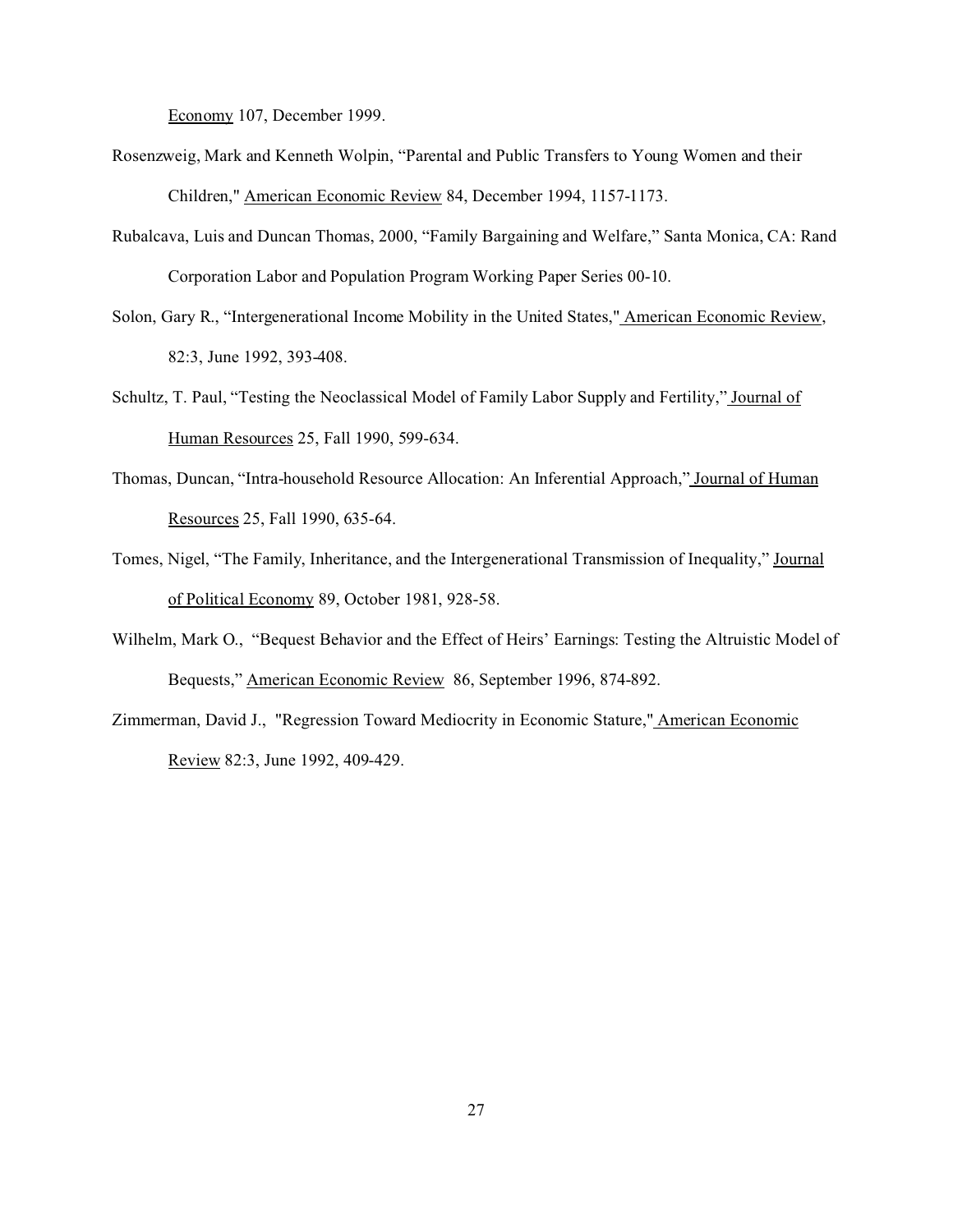|                                                                           | Respondent            | Spouse               |
|---------------------------------------------------------------------------|-----------------------|----------------------|
| Expected per-child bequeathable wealth of parents in 1993                 | \$18,693<br>(25,077)  | \$17,962<br>(25,260) |
| Distance in miles between twin and parents' residence (shortest<br>route) | 258.6<br>(479.1)      | 285.1<br>(534.5)     |
| Actual bequests to date from parents of respondent, as assigned           | \$1140<br>(9, 584)    | \$130.6<br>(2, 437)  |
| Actual bequests to date from in-laws of respondent, as assigned           | \$71.9<br>(1703)      | \$962.9<br>(9658)    |
| Earnings                                                                  | \$30,196<br>(21, 874) | \$36,927<br>(46,207) |
| Non-earnings income                                                       | \$952.3<br>(3,973)    | \$1,076<br>(8,009)   |
| Schooling level in grades completed                                       | 14.1<br>(2.22)        | 14.0<br>(2.36)       |
| One parent dead                                                           | 0.54                  | 0.45                 |
| Female                                                                    | 0.61                  | 0.39                 |
| Number of households                                                      | 710                   |                      |

| Table 1                                                                                      |
|----------------------------------------------------------------------------------------------|
| Sample Means and Standard Deviations: Married Couples with at Least One Surviving Parent and |
| Parent In-Law                                                                                |

Standard deviations are in parentheses. All dollar amounts are in 1993 \$ with the CPI used for adjustments for amounts reported for earlier years.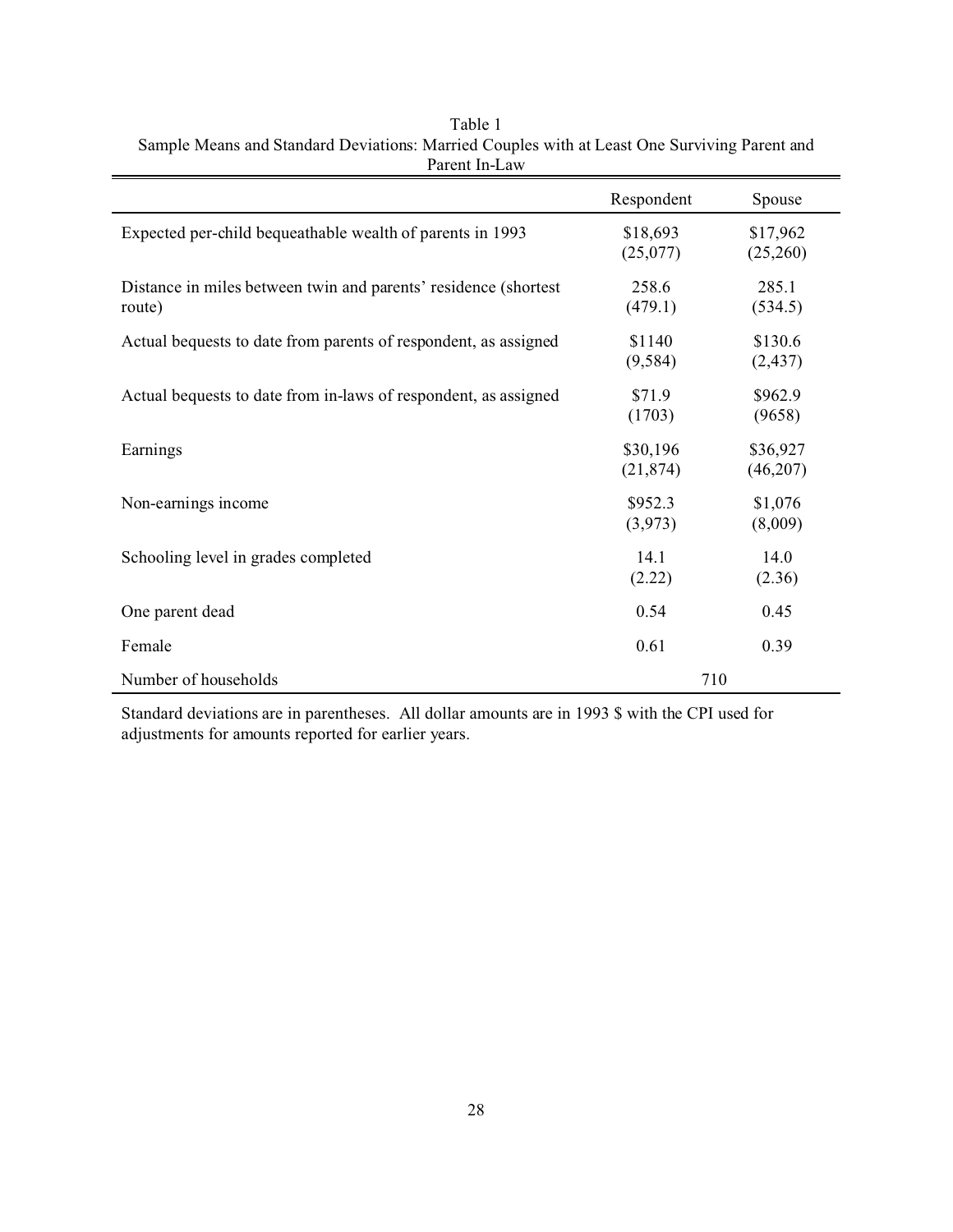|                                                                | All Orphaned Sample Twins |
|----------------------------------------------------------------|---------------------------|
| Average inheritance                                            | \$17,314<br>(36, 125)     |
| Percentage with no inheritance                                 | 35.1                      |
| Average age in years at death of last surviving parent         | 75.5<br>(10.5)            |
| Average age in years of twin at death of last surviving parent | 42.0<br>(9.46)            |
| Average reported inheritance difference between twins          | \$1,942<br>(10,623)       |
| Number of twins                                                | 758                       |

| Table 2                                                                          |  |
|----------------------------------------------------------------------------------|--|
| Means and Standard Deviations: Parental Inheritances of Twins for Orphaned Twins |  |

Samples include only twins both of whose parents had died by the time of the survey. Standard errors are in parentheses. All dollar amounts are in 1993 \$ with the CPI used for adjustments for amounts reported for earlier years.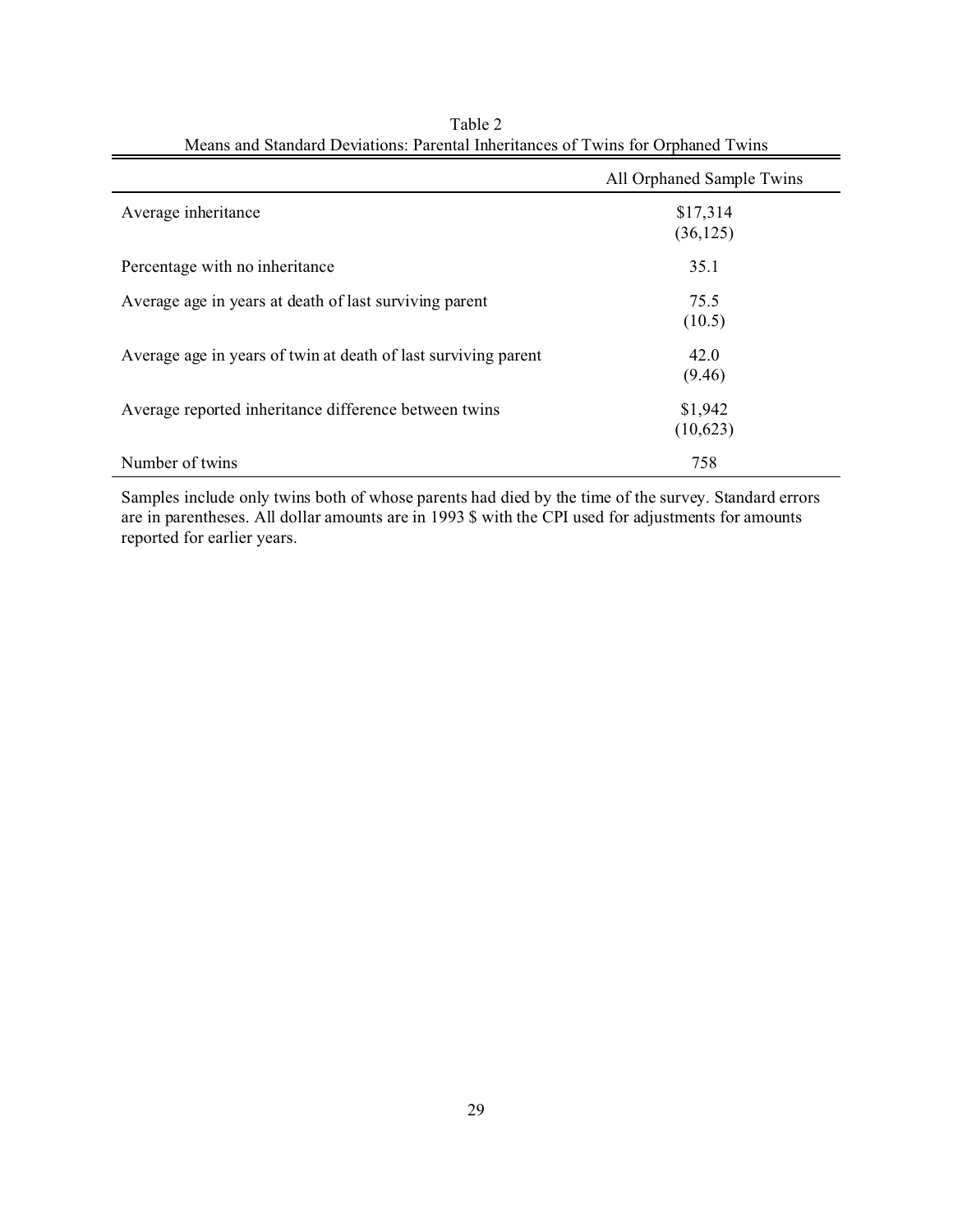| Actual I ci-Child Dequests (1999 \$) and I archital Characteristics<br>Variable | <b>GLS</b>           |                      | Random-Effects Tobit |                     |
|---------------------------------------------------------------------------------|----------------------|----------------------|----------------------|---------------------|
| Father's occupational income (1993 \$)                                          | 1.64<br>$(3.45)^{a}$ | 1.58<br>(3.93)       | 1.87<br>(12.2)       | 1.80<br>(12.7)      |
| Father a farmer                                                                 | 43,782<br>(3.87)     | 41,209<br>(4.19)     | 53,510<br>(6.47)     | 48,729<br>(6.31)    |
| Mother's schooling in grades                                                    | 2,663<br>(2.94)      | 2,408<br>(2.92)      | 3.816<br>(3.15)      | 3,350<br>(3.12)     |
| Father's potential work experience in years                                     | 2,428<br>(4.38)      |                      | 3,518<br>(2.55)      |                     |
| (Father's potential work experience in<br>$years)^2$                            | $-20.6$<br>(3.96)    |                      | $-29.2$<br>(2.21)    |                     |
| Father's birth year                                                             |                      | 85,132<br>(2.34)     |                      | 155,069<br>(1.50)   |
| (Father's birth year) <sup>2</sup>                                              |                      | $-22.0$<br>(2.35)    |                      | $-40.8$<br>(1.50)   |
| Constant                                                                        | $-117423$<br>(4.72)  | $-8091538$<br>(2.33) | $-184232$<br>(5.01)  | 147455288<br>(1.49) |
| $R^2$                                                                           | .191                 | .194                 | -                    |                     |
| $\sigma_{\rm v}^2$                                                              |                      |                      | 58388<br>(47.6)      | 56623<br>(56.9)     |
| $\sigma_u^2$                                                                    |                      |                      | 5839<br>(0.41)       | 5662<br>(0.41)      |
| Number of potential beneficiaries                                               | 596                  | 657                  | 596                  | 657                 |
| Number of nuclear families                                                      | 547                  | 607                  | 547                  | 607                 |

Table 3 Actual Per-Child Bequests (1993 \$) and Parental Characteristics

a. Absolute values of asymptotic t-ratios are in parentheses.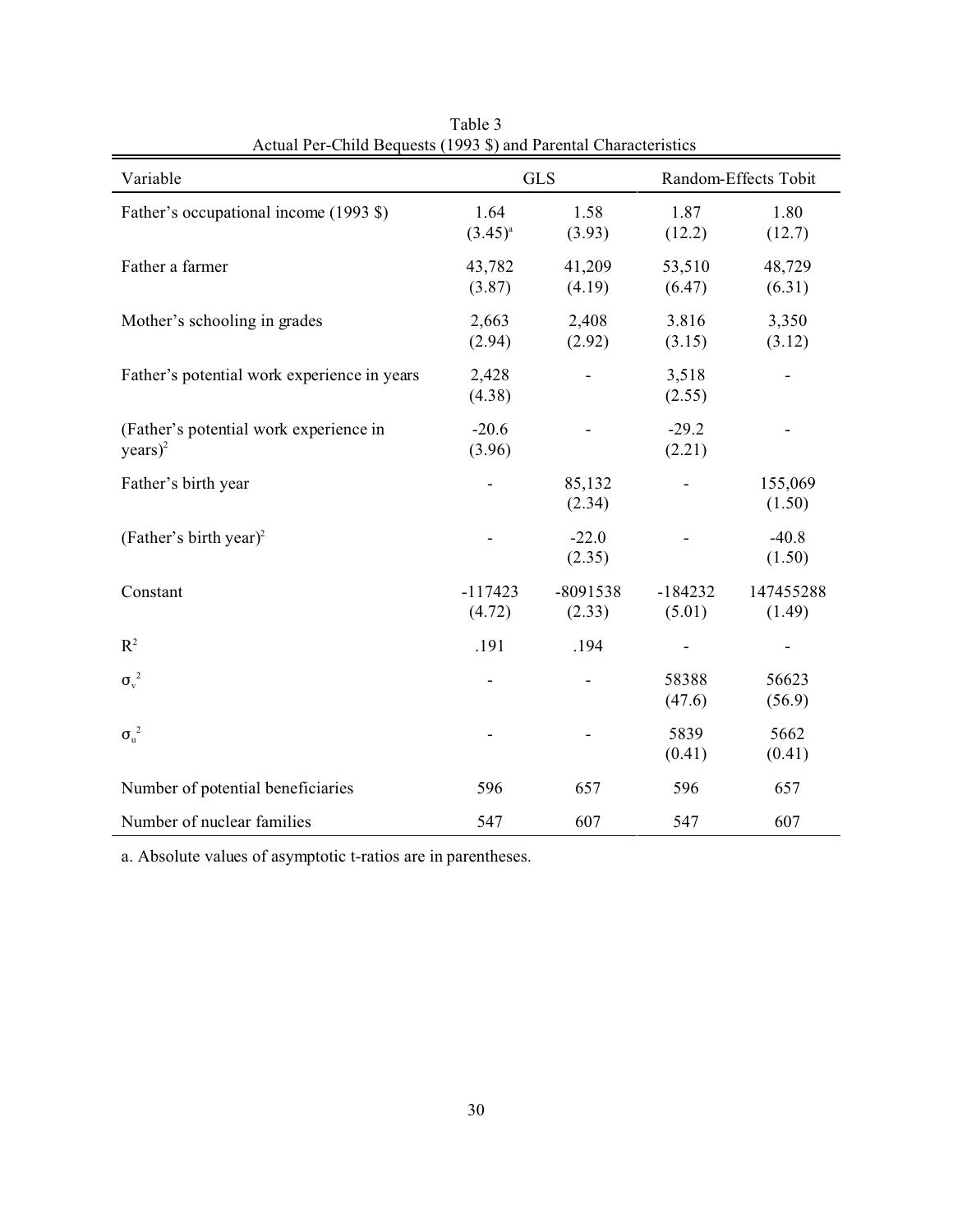| Sample:                                                      | All Respondents       |                    | Non-married Respondents |                              |
|--------------------------------------------------------------|-----------------------|--------------------|-------------------------|------------------------------|
| Variable:                                                    | Any Aid               | Aid Amount         | Any Aid                 | Aid Amount                   |
| Expected parental bequeathable<br>wealth $(x10^{-4})$        | .0712<br>$(4.74)^{a}$ | 1291<br>(3.57)     | .0593<br>(1.94)         | 493<br>(1.80)                |
| Distance to parent $(s)$ in miles                            | $-.0000362$<br>(0.39) | $-.0611$<br>(0.03) | $-.000160$<br>(0.78)    | $-1.39$<br>(0.68)            |
| Respondent's earnings $(x10-4)$                              | $-.0453$<br>(1.69)    | $-743$<br>(1.18)   | $-.170$<br>(2.31)       | $-1221$<br>(1.74)            |
| Respondent not married                                       | .485<br>(4.31)        | 9269<br>(3.42)     |                         | $\qquad \qquad \blacksquare$ |
| Respondent female                                            | $-.178$<br>(1.61)     | $-2758$<br>(1.13)  | .0362<br>(0.19)         | $-1560$<br>(0.87)            |
| Respondent's age in years                                    | .0259<br>(2.63)       | $-510$<br>(2.29)   | $-.0149$<br>(0.83)      | $-160$<br>(0.89)             |
| Constant                                                     | $-.613$<br>(1.38)     | $-16790$<br>(1.65) | $-.359$<br>(0.41)       | $-1260$<br>(0.15)            |
| $\sigma_{\rm v}^2$                                           |                       | 24852<br>(76.1)    |                         | 9614<br>(5.91)               |
| $\sigma_u^2$                                                 |                       | 2379<br>(0.22)     |                         | 4624<br>(1.40)               |
| $\sigma_{\rm u}^{2}/(\sigma_{\rm v}^{2}+\sigma_{\rm u}^{2})$ | .265<br>(2.60)        |                    | .260<br>(1.35)          | ۰                            |
| Number of respondents                                        | 2291                  | 2291               | 446                     | 446                          |
| Number of parent households                                  | 1469                  | 1469               | 270                     | 270                          |

Table 4 Random-Effects Probit and Tobit Estimates: Expected Per-Child Parental Bequeathable Wealth in 1993 and the Probability of Aid Receipt and Amount of Aid in 1993

All dollar amounts are in 1993 \$, with the CPI used to adjust reports from earlier years.

a. Absolute values of asymptotic t-ratios are in parentheses.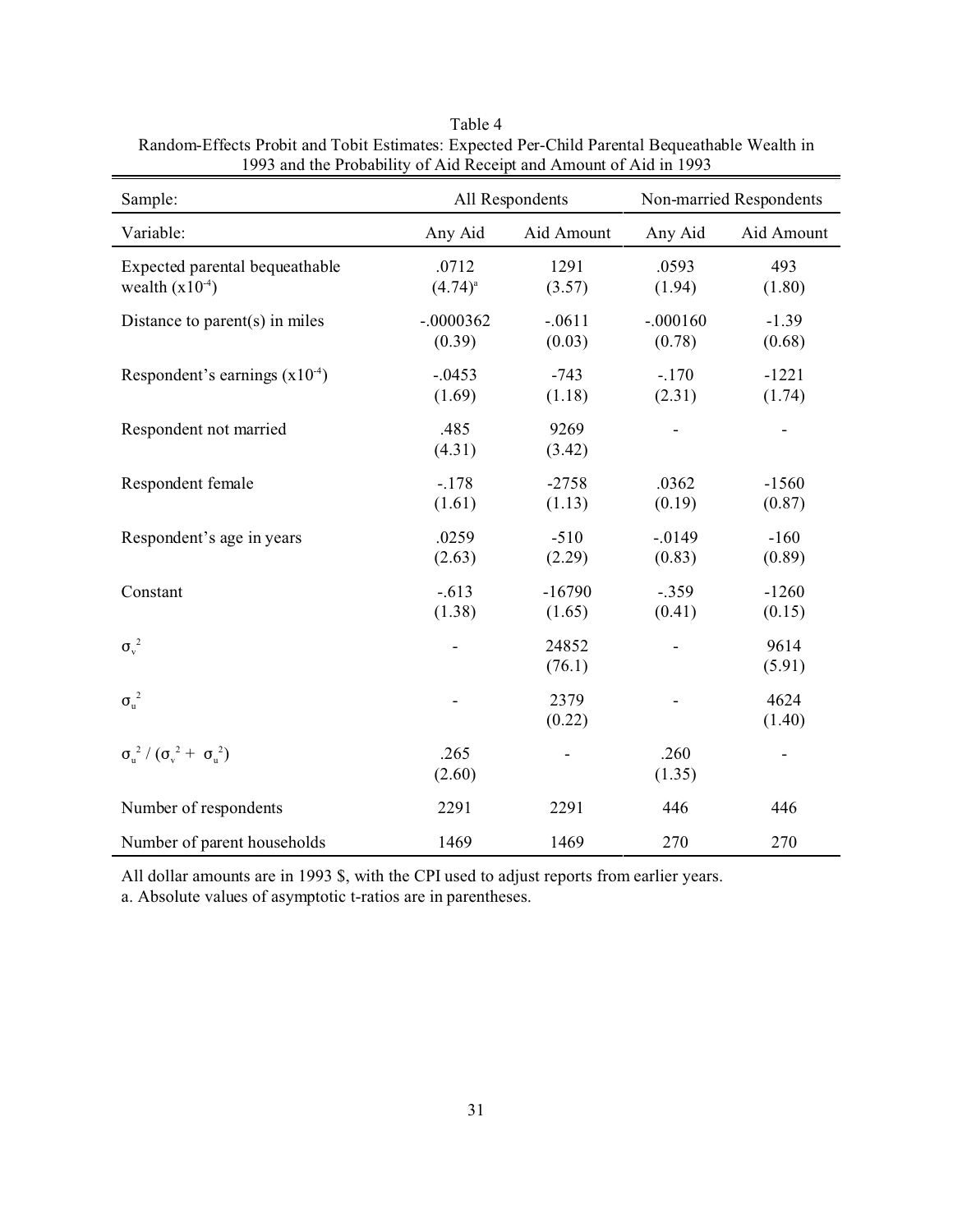|                                                       | (1)           | (2)            | (3)              | (4)               |
|-------------------------------------------------------|---------------|----------------|------------------|-------------------|
| Expected current per-child parent wealth $(x10-4)$    | 2.25          | 2.01           | 2.01             | 2.00              |
|                                                       | $(2.56)^{a}$  | (2.35)         | (2.36)           | (2.35)            |
| Expected current per-child in-law wealth $(x10^{-4})$ | $-.860$       | $-.894$        | $-.899$          | $-.896$           |
|                                                       | (1.43)        | (1.52)         | (1.53)           | (1.53)            |
| Distance to parents in miles                          | $-.0232$      | $-.0228$       | $-.0228$         | $-.0228$          |
|                                                       | (8.52)        | (8.67)         | (8.67)           | (8.66)            |
| Distance to in-laws in miles                          | .00480        | .00411         | .00412           | .00410            |
|                                                       | (1.45)        | (1.30)         | (1.30)           | (1.29)            |
| One parent dead                                       | 8.58          | 8.01           | 8.19             | 8.22              |
|                                                       | (3.10)        | (2.93)         | (2.98)           | (2.99)            |
| One in-law dead                                       | $-4.60$       | $-5.28$        | $-5.03$          | $-5.06$           |
|                                                       | (1.71)        | (1.98)         | (1.87)           | (1.88)            |
| Annualized earnings of child $(x10-2)$                | $-.00663$     |                |                  |                   |
|                                                       | (1.41)        |                |                  |                   |
| Annualized earnings of child's spouse $(x102)$        | $-.00481$     |                |                  |                   |
|                                                       | (2.01)        |                |                  |                   |
| Total annualized earnings of couple $(x10-2)$         |               | $-.00543$      | $-.00526$        | $-.00526$         |
|                                                       |               | (1.88)         | (1.85)           | (1.85)            |
| Actual bequest received from parents $(x10^{-4})$     |               |                | $-.339$          |                   |
|                                                       |               |                | (1.02)           |                   |
| Actual bequest received from in-laws $(x10^{-4})$     |               |                | $-719$<br>(1.92) |                   |
|                                                       |               |                |                  |                   |
| Actual bequests of both spouses combined $(x10^{-2})$ |               |                |                  | $-.533$<br>(2.09) |
|                                                       |               |                |                  |                   |
| Constant                                              | 39.4<br>(9.6) | 40.7<br>(10.4) | 40.5<br>(10.4)   | 40.5<br>(10.4)    |
|                                                       |               |                |                  |                   |
| $R^2$                                                 | .060          | .057           | .058             | .058              |
| Number of observations                                | 1314          | 1387           | 1387             | 1387              |
| Number of households                                  | 696           | 736            | 736              | 736               |

Table 5 Family and Household Determinants of Days Visiting with Parents

a. Absolute values of asymptotic t-ratios in parentheses. All dollar amounts are in 1993 \$.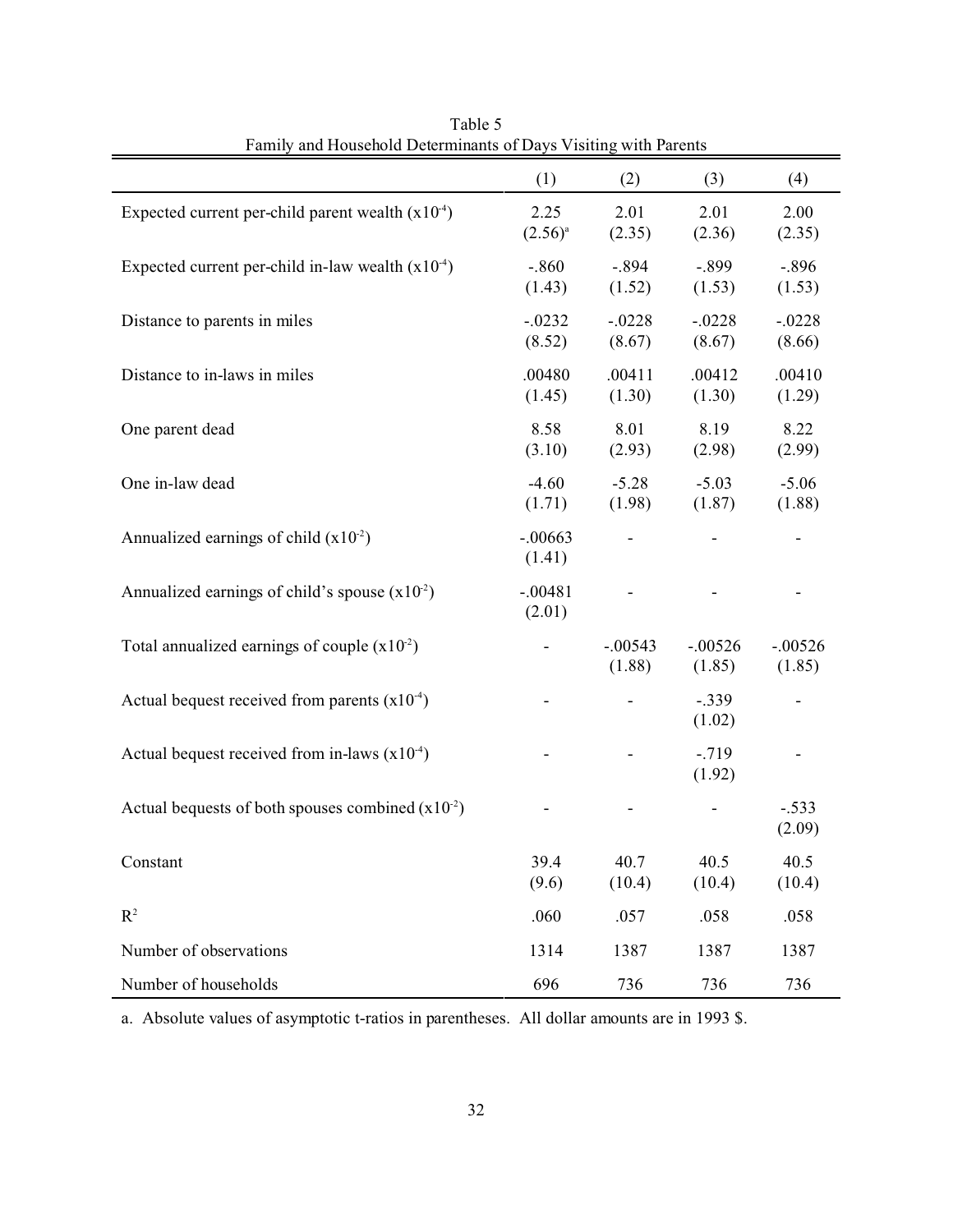| Spouse-Dincrence Estimates. Determinants of Days Visiting with and Distance to Farents |                      |                       |                     |                   |                     |  |
|----------------------------------------------------------------------------------------|----------------------|-----------------------|---------------------|-------------------|---------------------|--|
|                                                                                        |                      | Days Visiting Parents |                     |                   | Distance to Parents |  |
| $\Delta$ Expected current per-child parental<br>wealth $(x10^{-4})$                    | 2.71<br>$(2.84)^{a}$ | 2.35<br>(2.77)        | 2.40<br>(2.84)      | $-.583$<br>(0.07) | $-1.61$<br>(0.19)   |  |
| $\Delta$ Distance to parents in miles                                                  | $-.0270$<br>(5.00)   | $-.0242$<br>(5.93)    |                     |                   |                     |  |
| $\Delta$ One parent dead                                                               | 13.5<br>(3.88)       | 9.74<br>(3.05)        | 8.74<br>(2.91)      | 29.1<br>(1.07)    | 22.7<br>(0.77)      |  |
| $\Delta$ Actual bequest (x10 <sup>-4</sup> )                                           |                      | $-1.39$<br>(0.71)     | $-1.71$<br>(0.72)   |                   | 23.3<br>(0.83)      |  |
| $\Delta$ Schooling level in grades completed                                           |                      | 1.17<br>(1.29)        | .533<br>(0.64)      |                   | 9.79<br>(1.03)      |  |
| $\Delta$ Earnings (x10 <sup>-2</sup> )                                                 |                      | $-.00035$<br>(0.11)   | $-.00052$<br>(0.21) |                   | .00360<br>(0.58)    |  |

Table 6 Spouse-Difference Estimates: Determinants of Days Visiting with and Distance to Parents

Number of marital partners=1226. Number of partners who are twins=508. All dollar amounts are in 1993 \$.

a. Absolute values of asymptotic t-ratios are in parentheses.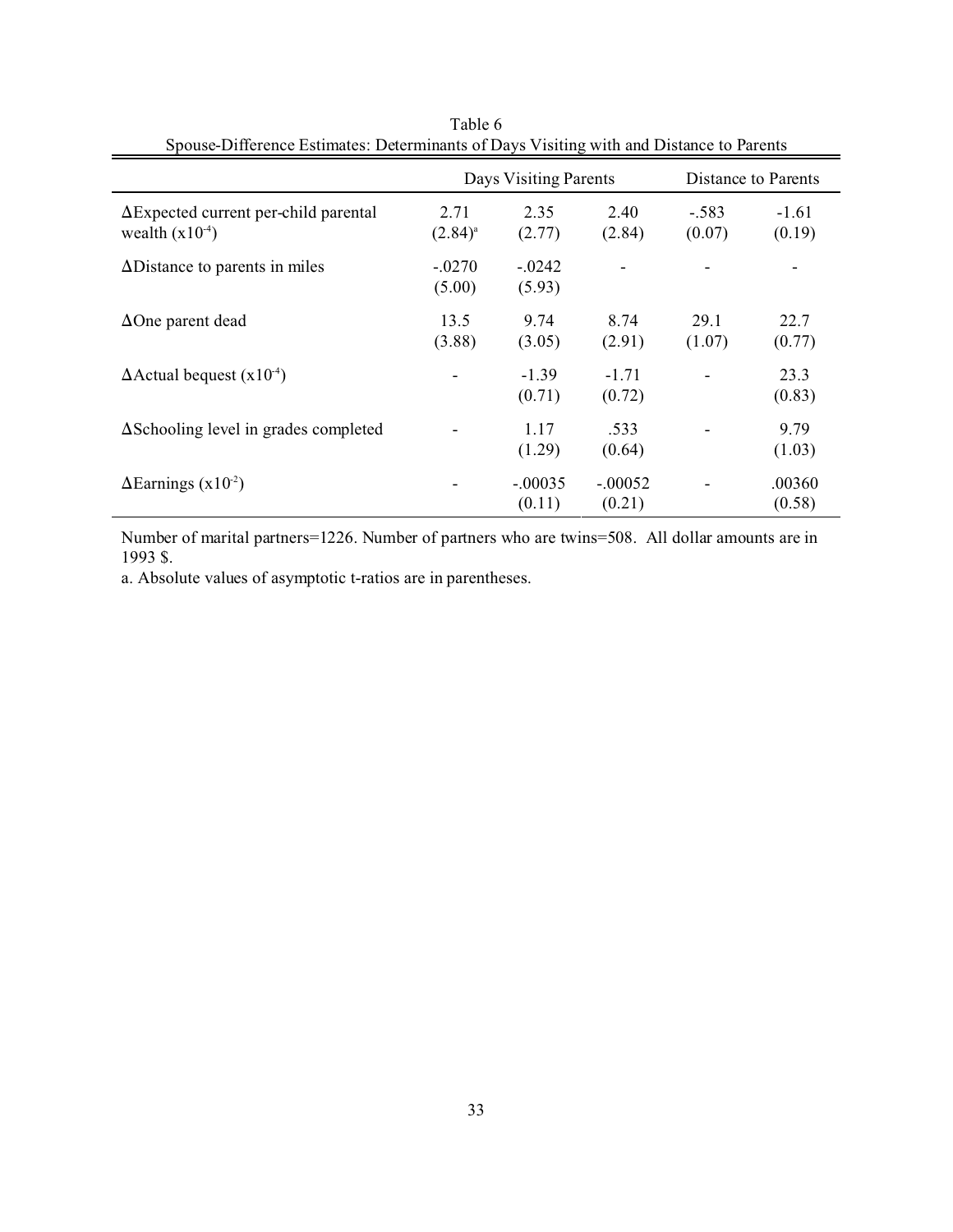| $\sigma$ wh, I divided that I wills the extentification of Duys $\alpha$ isiting with I divides |                   |                     |
|-------------------------------------------------------------------------------------------------|-------------------|---------------------|
|                                                                                                 | (1)               | (2)                 |
| Own schooling level in grades completed                                                         | $-4.63$           | $-4.22$             |
|                                                                                                 | $(4.33)^{a}$      | (3.20)              |
| Own distance from parents in miles                                                              | $-.0368$          | $-.0358$            |
|                                                                                                 | (11.7)            | (10.1)              |
| Total annualized earnings in own family $(x10^{-2})$                                            | $-.00644$         | $-.00818$           |
|                                                                                                 | (1.67)            | (1.96)              |
| Own number of children                                                                          | $-.680$           | $-1.35$             |
|                                                                                                 | (0.36)            | (0.71)              |
|                                                                                                 |                   |                     |
| Not married                                                                                     | 17.1<br>(1.83)    | 13.7<br>(1.51)      |
|                                                                                                 |                   |                     |
| Age of both twins in years                                                                      | $-14.2$<br>(1.62) | $-15.7$<br>(1.73)   |
|                                                                                                 |                   |                     |
| Age squared                                                                                     | .149              | .162                |
|                                                                                                 | (1.61)            | (1.68)              |
| Both twins female                                                                               | 5.51              | 4.14                |
|                                                                                                 | (1.01)            | (0.75)              |
| Total number of parents' children                                                               | $-4.65$           | $-4.65$             |
|                                                                                                 | (3.04)            | (3.05)              |
| Fathers' schooling level in grades completed                                                    | 2.62              | 2.65                |
|                                                                                                 | (2.52)            | (2.49)              |
| Mother's schooling level in grades completed                                                    | $-.670$           | $-.309$             |
|                                                                                                 | (0.52)            | (0.24)              |
| One parent died                                                                                 | 13.4              | 14.1                |
|                                                                                                 | (2.41)            | (2.53)              |
| Twin's schooling level in grades completed                                                      |                   | .0603               |
|                                                                                                 | -                 | (0.04)              |
|                                                                                                 |                   |                     |
| Twin's distance from parents in miles                                                           |                   | $-.00210$<br>(0.44) |
|                                                                                                 |                   |                     |
| Total annualized earnings in twin's family $(x10^{-2})$                                         |                   | $-.00449$           |
|                                                                                                 |                   | (0.72)              |
| Twin's number of children                                                                       |                   | 1.68                |
|                                                                                                 |                   | (0.90)              |
| Twin not married                                                                                |                   | .132                |
|                                                                                                 |                   | (0.02)              |

Table 7 Are Parental Visits a Game Among Siblings? Own, Parental and Twins' Determinants of Days Visiting with Parents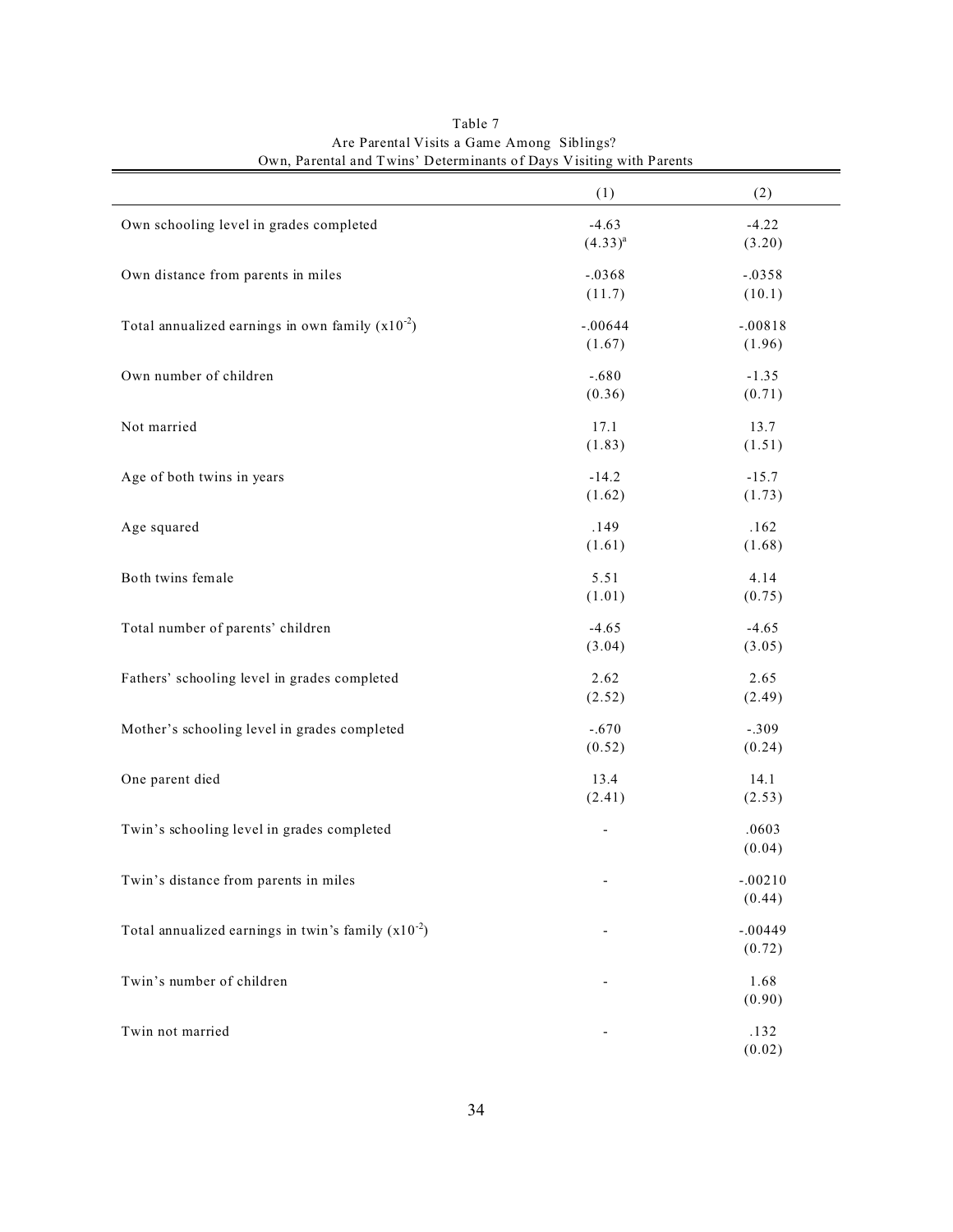| Constant                                                   | 412.1<br>(1.99) | 437.8<br>(2.04)       |
|------------------------------------------------------------|-----------------|-----------------------|
| $R^2$                                                      | .118            | .117                  |
| F-statistic: own effect $(d.f., d.f.)$<br>P-value          |                 | 21.5(5, 836)<br>.0000 |
| F-statistic: parent effect $(d.f., d.f.)$<br>P-value       |                 | 3.97(3, 836)<br>.0080 |
| F-statistic: twin (cross) effect $(d.f., d.f.)$<br>P-value |                 | 0.36(5, 836)<br>.877  |

a. Absolute values of t-ratios are in parentheses. All dollar amounts are in 1993 \$.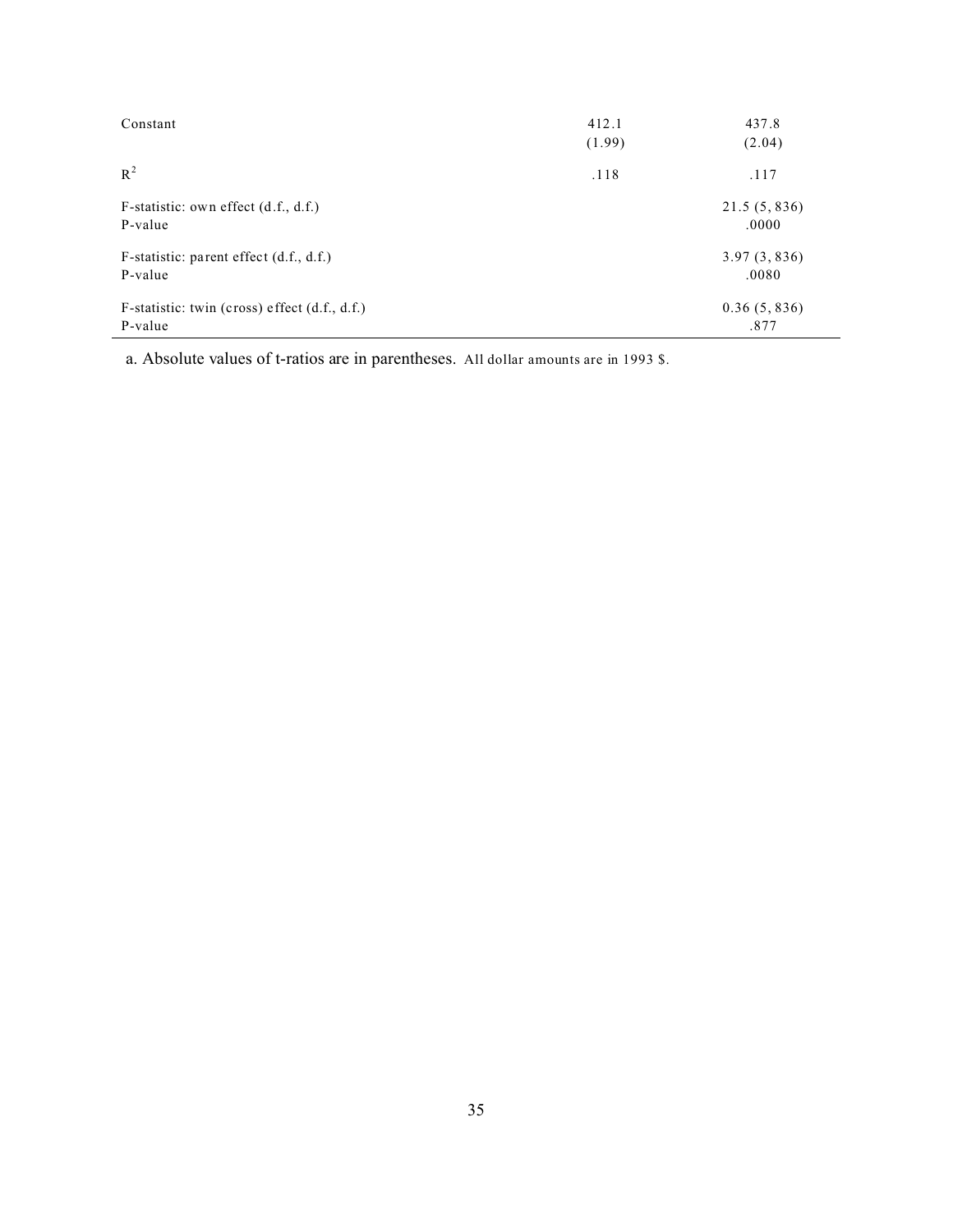| Total current per-child parental and in-law bequeathable wealth $(x10-4)$ | .209     |
|---------------------------------------------------------------------------|----------|
|                                                                           | (0.28)   |
| Total distance to parents and in-laws in miles)                           | $-.0209$ |
|                                                                           | (7.70)   |
| Total annualized earnings of couple $(x102)$                              | $-.0118$ |
|                                                                           | (2.32)   |
| Total of actual bequests received from parents and in-laws $(x10-4)$      | $-3.90$  |
|                                                                           | (2.83)   |
| Total number of parents and in-laws dead                                  | 9.46     |
|                                                                           | (2.10)   |
| Constant                                                                  | 85.0     |
|                                                                           | (11.5)   |
| $\mathbb{R}^2$                                                            | .056     |
| Number of observations                                                    | 956      |

| Table 8                                                                      |  |
|------------------------------------------------------------------------------|--|
| Family and Household Determinants of Total Days Visiting Parents and In-laws |  |

a. Absolute values of asymptotic t-ratios in parentheses. All dollar amounts are in 1993 \$.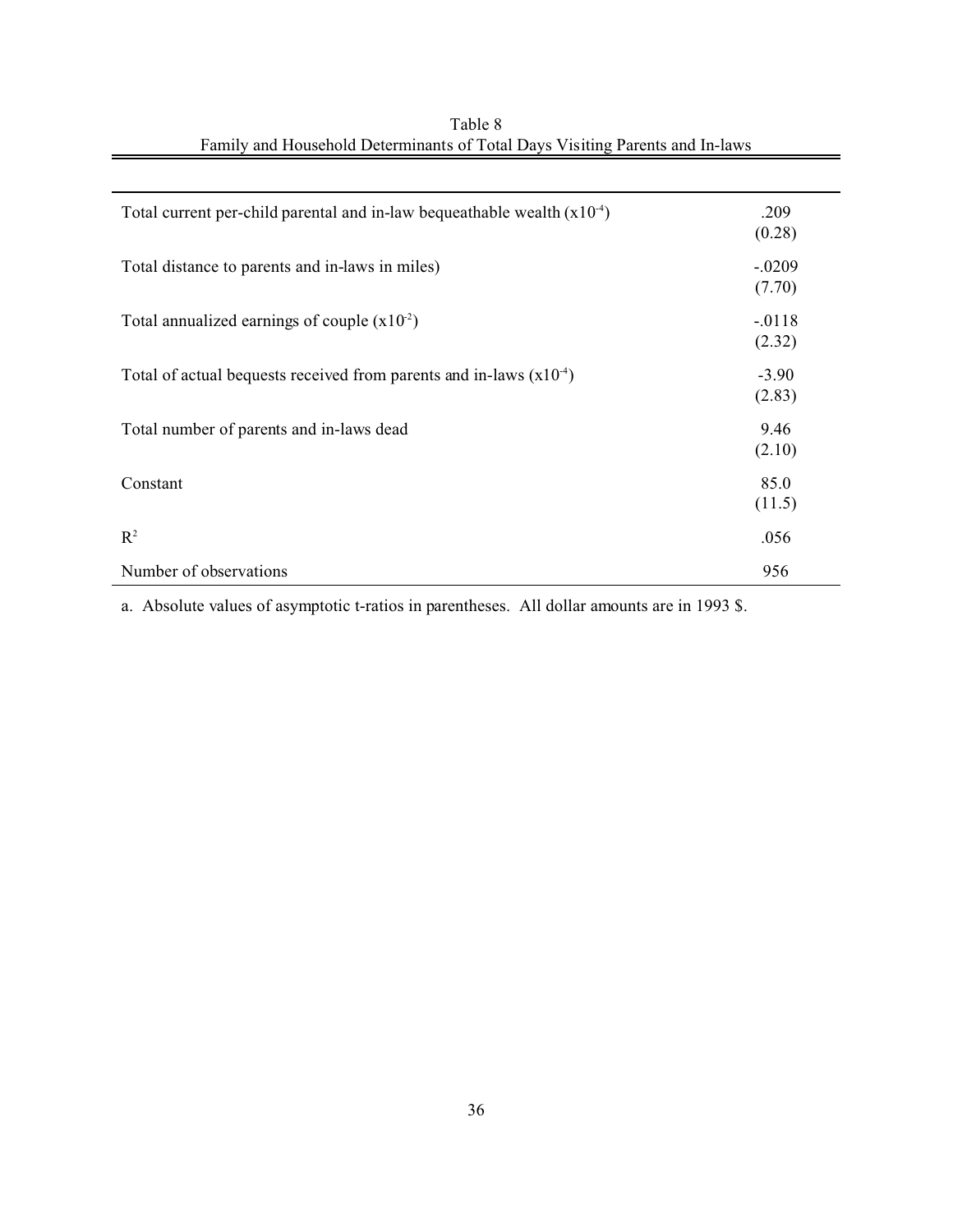|                                                          | (4)                |
|----------------------------------------------------------|--------------------|
| Current per-child parental bequeathable wealth $(x10-4)$ | .301<br>(0.33)     |
| Distance to parents in miles                             | $-.0252$<br>(4.68) |
| Annualized earnings of individual $(x102)$               | $-.0450$<br>(2.17) |
| Respondent is female                                     | $-16.3$<br>(1.93)  |
| One parent died                                          | 4.68<br>(0.67)     |
| Actual bequests received from parents $(x10^{-4})$       | $-.118$<br>(0.25)  |
| Constant                                                 | 77.4<br>(6.09)     |
| $R^2$                                                    | .071               |
| Number of observations                                   | 389                |

Table 9 Family and Individual Determinants of Total Days Visiting Parents: Non-married Individuals

a. Absolute values of asymptotic t-ratios in parentheses. All dollar amounts are in 1993 \$.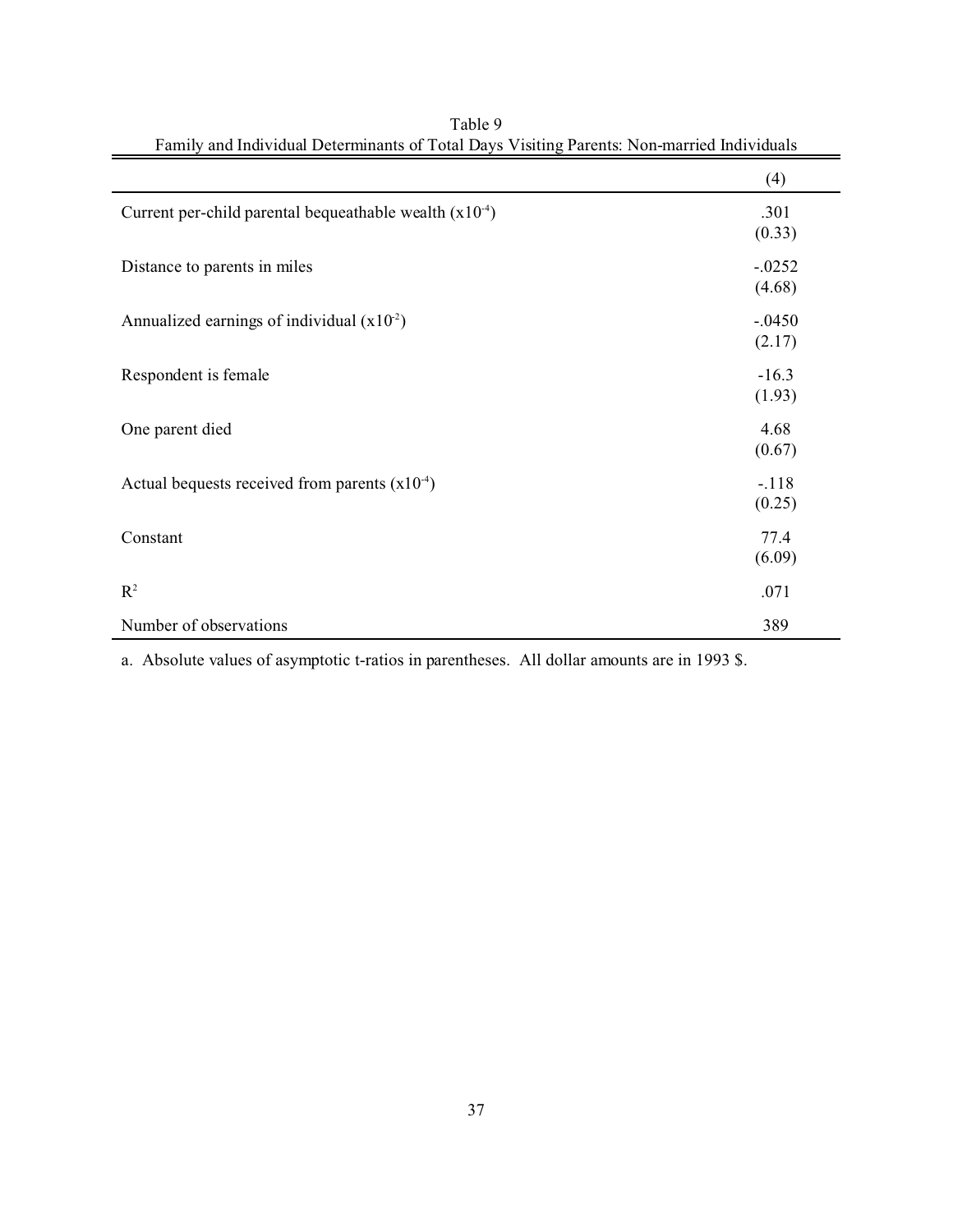|                                                                 | Probit                | Random-Effects Probit |
|-----------------------------------------------------------------|-----------------------|-----------------------|
| Expected parental wealth at age 30 $(x104)$                     | .0355<br>$(2.72)^{a}$ | .0423<br>(2.67)       |
| Age of father in years                                          | $-.00461$<br>(1.64)   | $-.564$<br>(1.55)     |
| Age of mother in years                                          | $-.00338$<br>(1.05)   | $-.00391$<br>(0.88)   |
| Respondent's completed grade level at time<br>of first marriage | $-.103$<br>(6.03)     | $-.115$<br>(5.58)     |
| Age in years                                                    | .462<br>(4.53)        | .540<br>(4.18)        |
| Age squared                                                     | $-.00477$<br>(4.43)   | $-.00557$<br>(4.08)   |
| Constant                                                        | $-9.97$<br>(4.20)     | $-11.7$<br>(3.93)     |
| $\sigma_{\rm u}^{2}/(\sigma_{\rm v}^{2}+\sigma_{\rm u}^{2})$    |                       | .280<br>(4.81)        |
| Number of respondents                                           | 2286                  | 2286                  |
| Number of households                                            | 1250                  | 1250                  |

Table 10 Expected Parental Per-Child Bequeathable Wealth When Respondent was Age 30 and the Probability of Ever-Divorcing

a. Absolute values of asymptotic t-ratios are in parentheses. Expected parental wealth in 1993 \$.